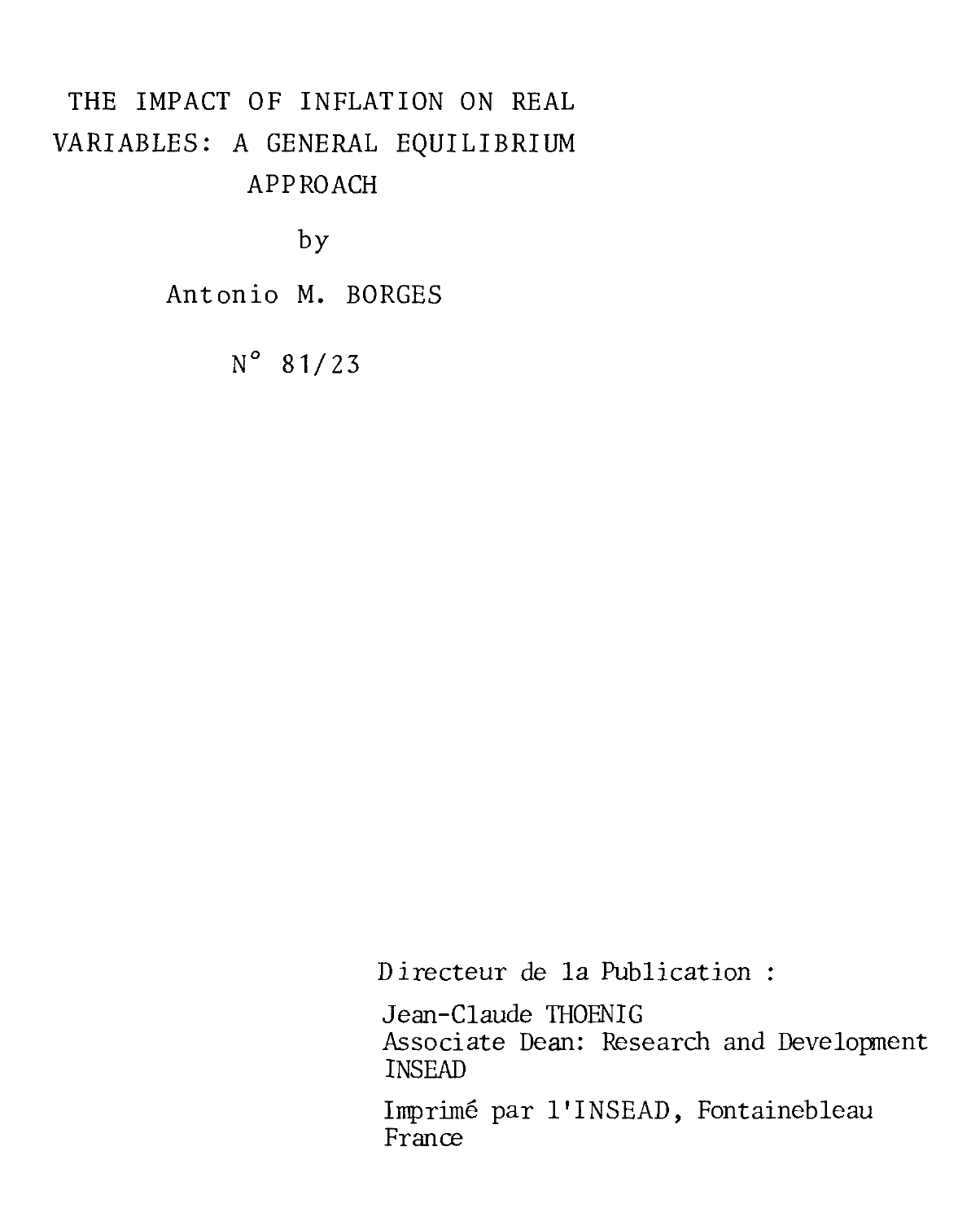## **THE IMPACT OF INFLATION ON REAL VARIABLES: A GENERAL EQUILIBRIUM APPROACH**

**Antonio M Borges** 

November 1981

#### **ACKNOWLEDGEMENTS**

**This research was supported by the Sloan Workshop on the Microeconomics of Inflation at Stanford University. The paper benefited from the comments of Paul Evans, Robert Hall and John Shoven. They are in no way responsible for any remaining errors or ommissions.**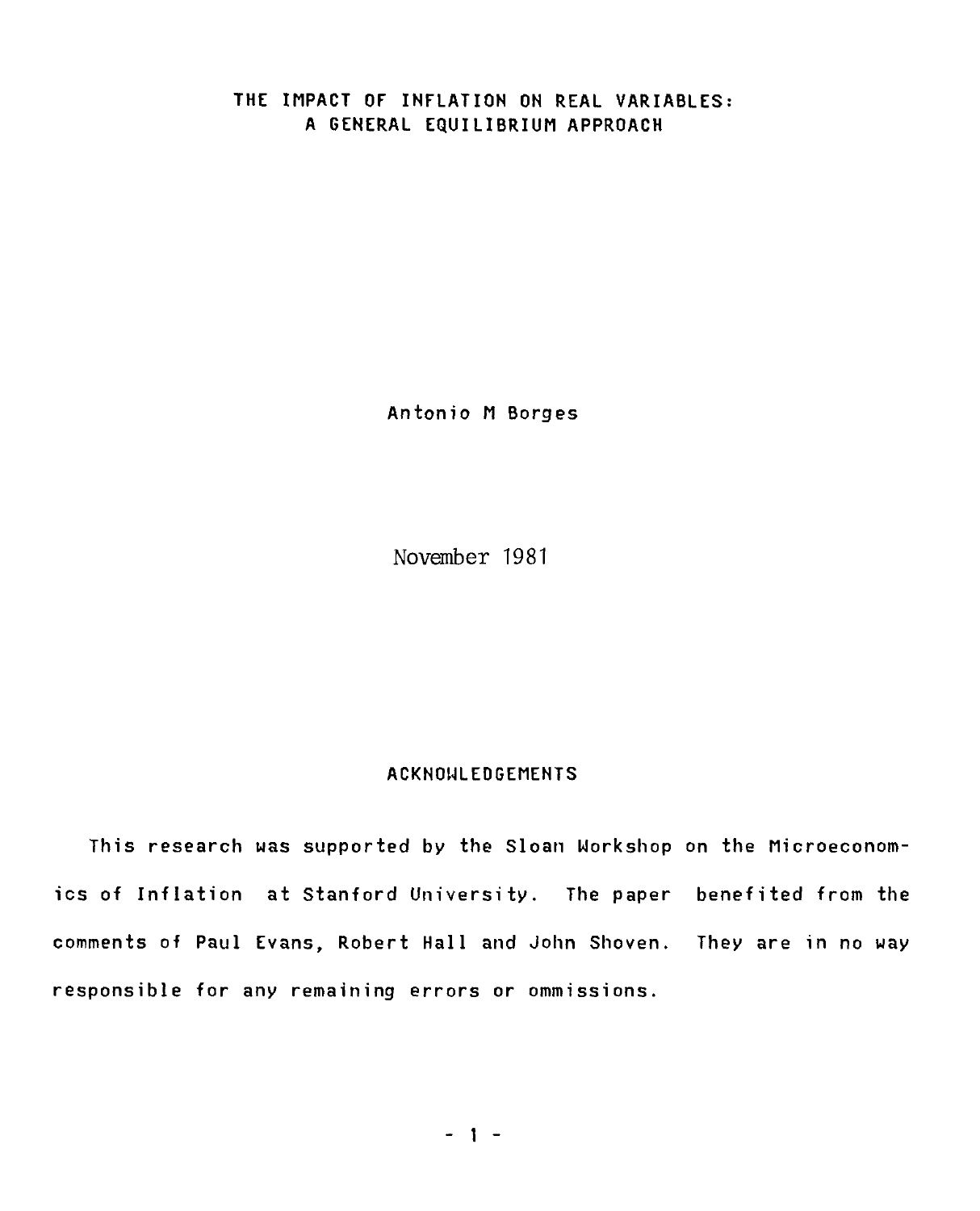#### ABSTRACT

A general equilibrium approach is used to analyze the impact of inflation on the real sector of the economy. A two-sector model of the economy with assets markets and specific labor supply assumptions is developed. The economy produces consumption and investment goods with different technologies exhibiting constant returns to scale. The consumption goods industry is assumed to be relatively more capital intensive. Rybczinski's theorem is used to show that, under these circumstances and for a given price of capital relative to the price of consumption goods, an increase in labor supply leads to an increase in the output of the investment goods industry and a decrease in the output of the consumption goods industry. The exact magnitude of these effects on the composition of output is determined.

In the assets markets, consumers allocate their wealth among money, bonds and physical capital, according to their respective rates of return. It is shown that the rate of return on capital decreases as the relative price of capital increases.

The model is closed with a consumption function, based on consumer's disposable income, including expected capital gains and losses.

The impact of inflation is analyzed: in assets markets, the increased demand for physical capital drives up its relative price; in the labor market, an increased rate of inflation induces more workers to look for a job. As the labor supply increases, the output of consumption goods tends to decrease, because of the Rybczinski effect. The

 $- 2 -$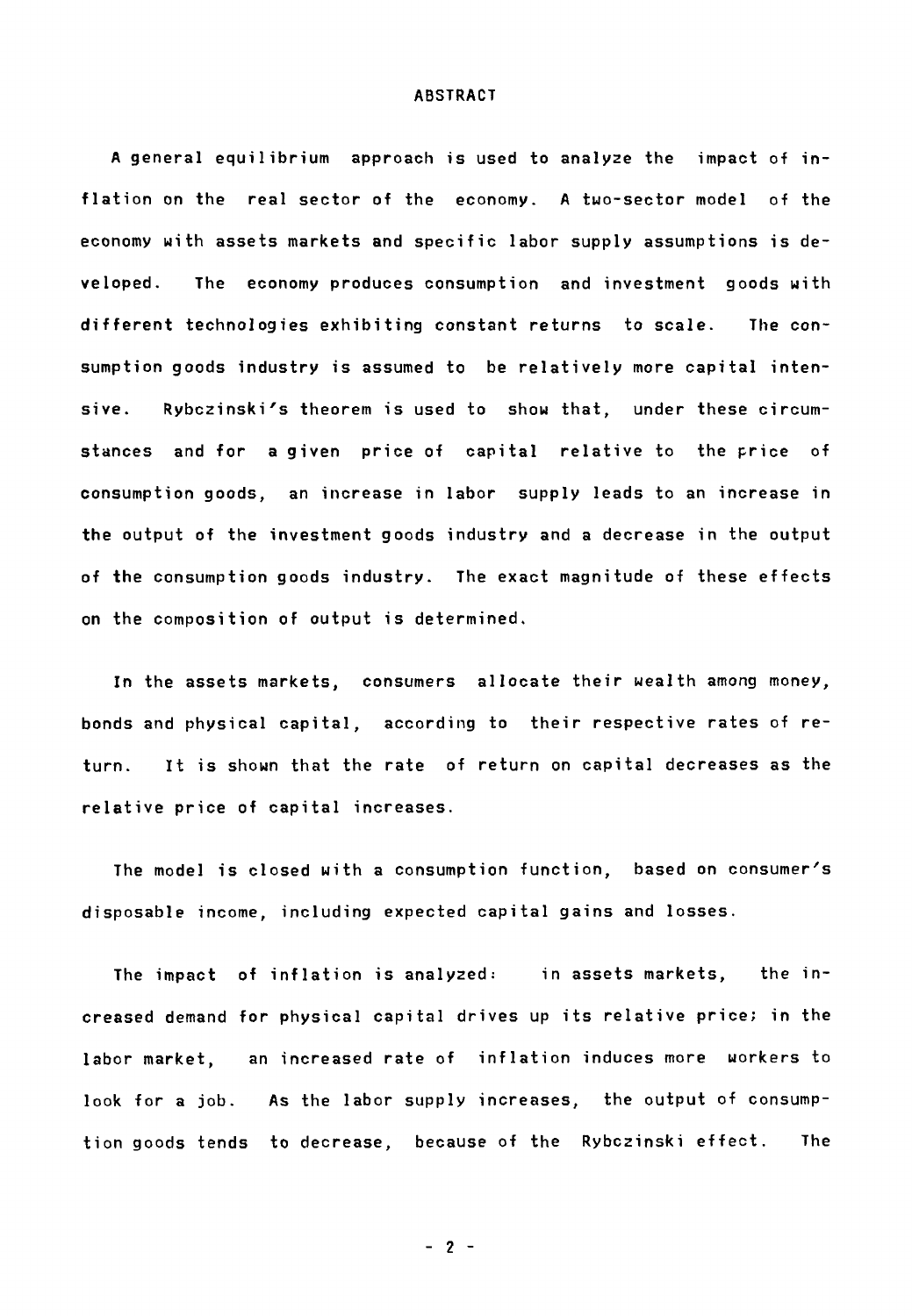**higher relative price of capital also reduces the supply of consumption**  goods. Excess demand can occur if the losses due to the decrease in the real value of the government debt do not induce consumers to increase **their savings sufficiently.** 

**Some preliminary data for the U. S. economy is presented, showing that under fairly plausible circumstances an increase in inflation can indeed lead to excess demand for consumption goods, fueling additional price increases.** 

**Further results are obtained, to account for different assumptions on**  consumer behavior and labor supply. In all cases, the impact of infla**tion on the supply side of the economy is shown to have potentially the consequence of making prices increase persistently, at least in the short term.**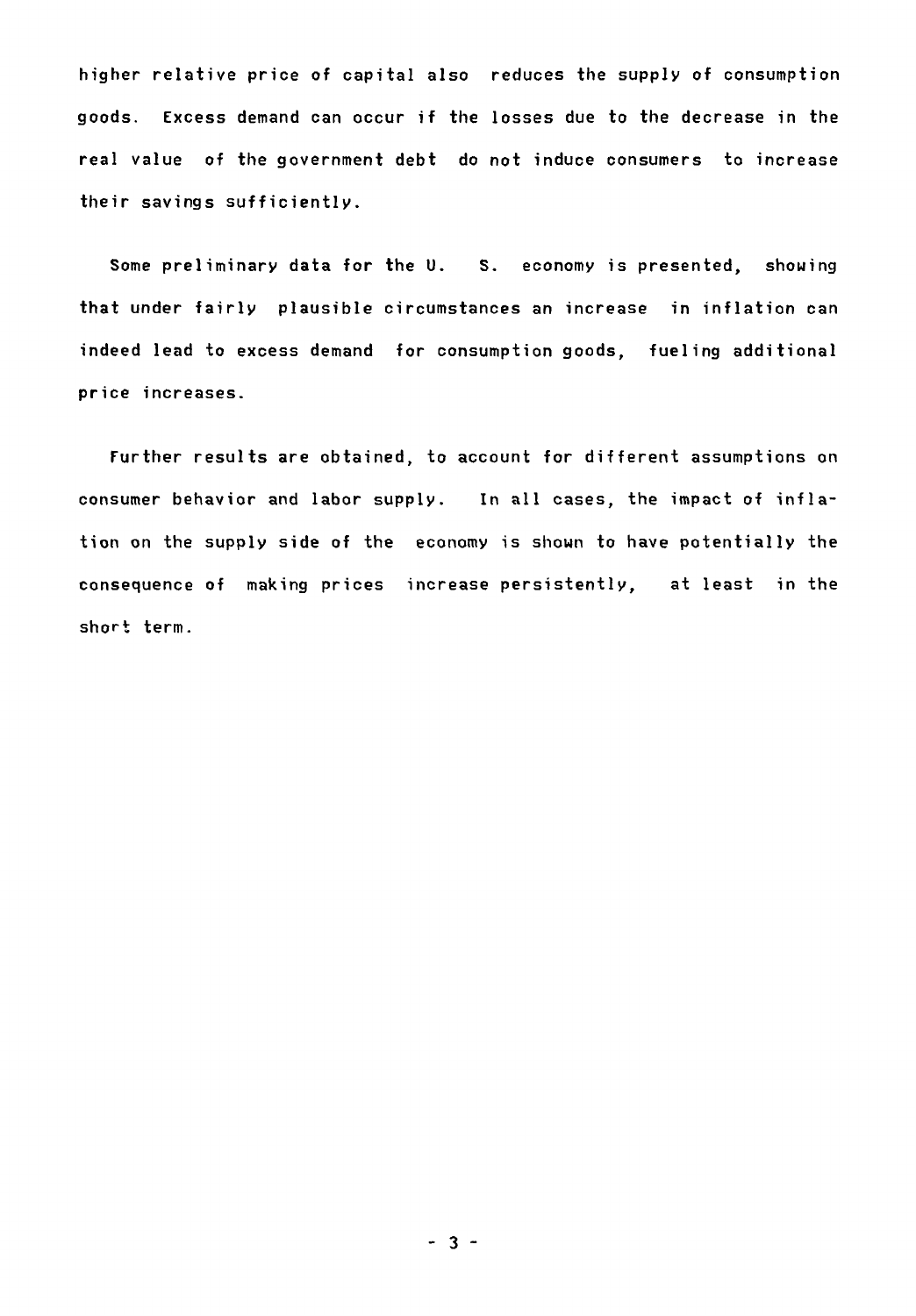#### **1. INTRODUCTION**

**"Inflation is always and everywhere a monetary phenomenon".' From this basic and undisputed proposition the monetarist approach to the theory of inflation derives most of its strength. It is indeed impossible to explain inflation without studying carefully the supply of and the demand for money and their rates of growth.** 

**Many economists, however, believe that, in spite of the power inherent to a simple and robust hypothesis, the monetarist view of inflation is insufficient for a thorough understanding of the causes of the continuous rise in prices; and in practice anti-inflation policy almost always includes and often relies on instruments not related to the rate of growth of money supply. Moreover, the importance of inflation results from its adverse consequences for the welfare of current and future generations, on which it must necessarily have some impact. Ail this indicates that the study of inflation should include work on the real side of the economy instead of being confined to the monetary aspects of the inflationary process.** 

**ihe assumption that the money supply is entirely exogenou3, or that the government prints more bills essentially for the purpose of supplementing tax revenues has in fact been questioned often. The monetary authorities will in many cases expand the money supply in response to**  very strong pressures - often of a political nature - the roots of which **are to be found in impending disruptions in the real sector of the econ-** 

------------------

**'Friedman (1970)**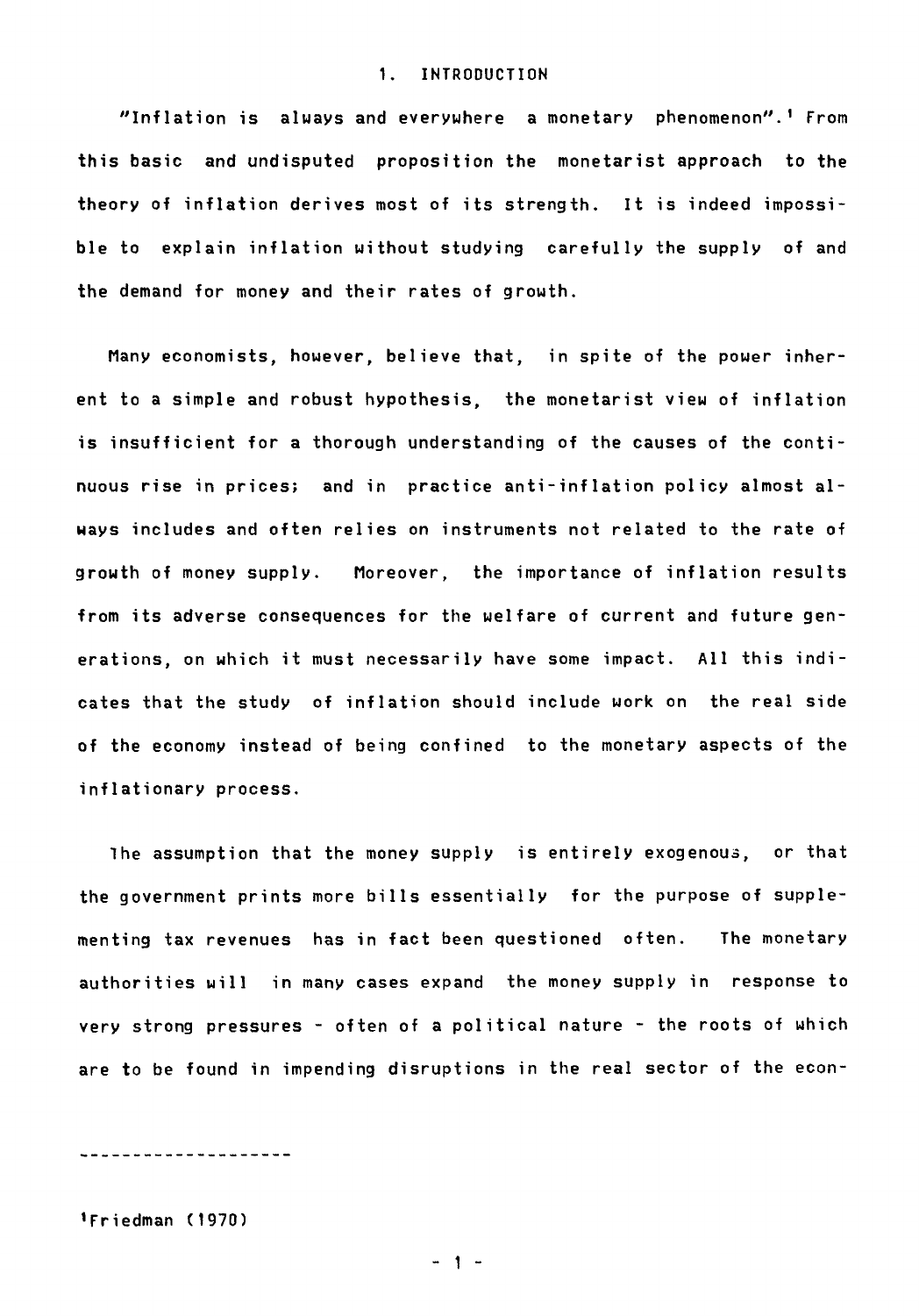**omy. In those cases an anti-inflation policy relying solely on a tight control of money supply overlooks the fact that the capacity of the government to resist those pressures is limited and underestimates the economic - and often political - costs of a rigid monetary policy.** 

**The early Keynesian models of demand pull inflation were the first attempt to find non-monetary causes for inflation. The rise in prices became a rationing mechanism among competing excessive demands. Shortly afterwards the cost-push approach asserted that inflation results from the struggle among the owners of productive factors to increase their share of total income. Both views seem now rather outdated. The sociological hypothesis that inflation is caused by excessive union or corporate power does not survive most empirical tests; and sustained inflation persists in the face of rather large unemployment rates. Attention has again shifted to simple models based on refined versions of the quantity theory of money. Simultaneously, a large effort was directed to another area, where the real effects of inflation can be very significant: the Phillips curve and the importance of expectations about in**flation for labor supply.

**More recently, inflation theorists have pointed out the need for a general equilibrium approach leading to the development of models capable of providing an integrated treatment of the real and monetary aspects of an inflationary process.2 In fact the interrelationships and**  feedback effects among what are conventionally called causes and conse-

\_\_\_\_\_\_\_\_\_\_\_\_\_\_\_\_\_\_\_\_

**2For a comprehensive survey of the various approaches to inflation see Laidler and Parkin (1975).**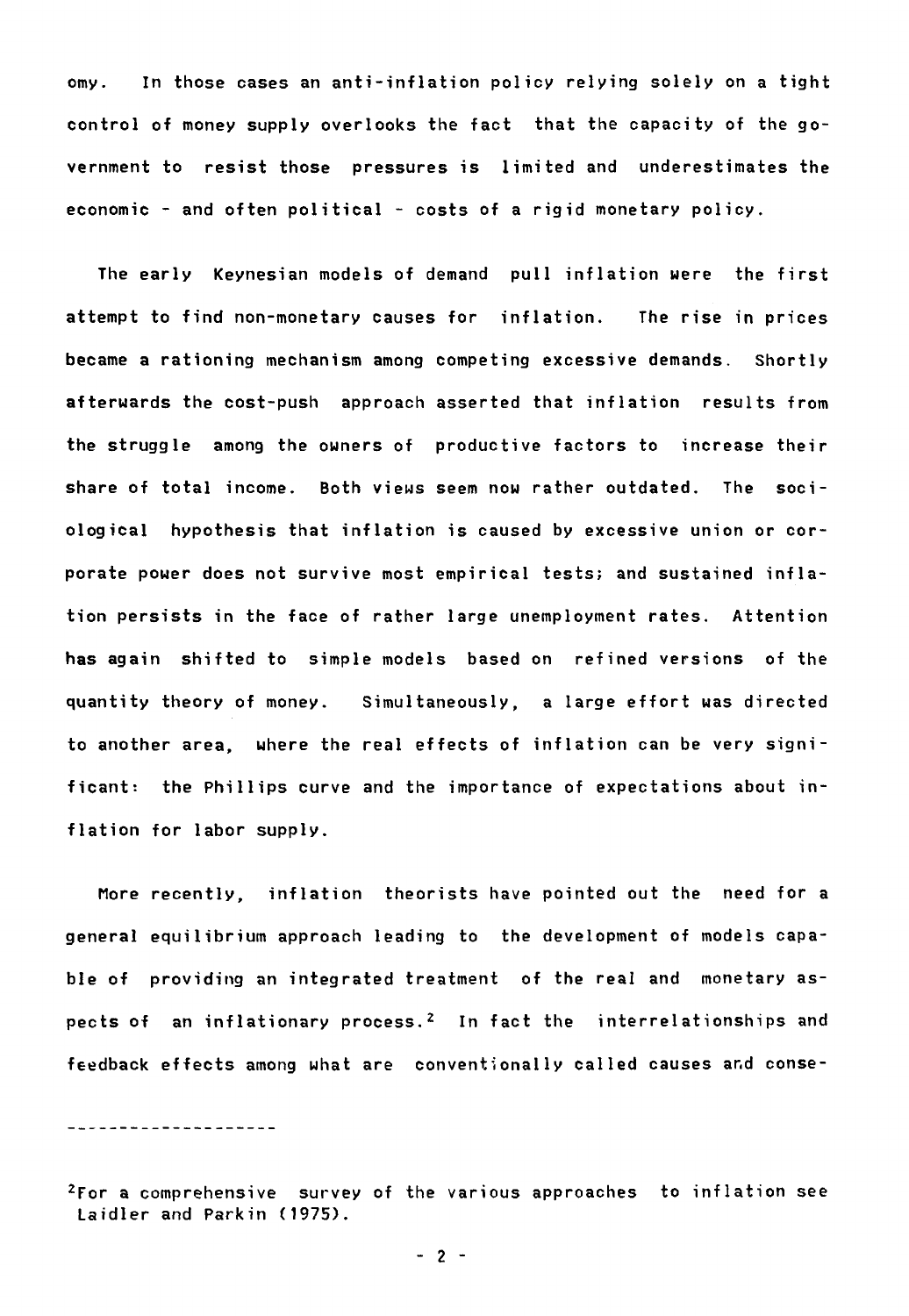quences of price rises, if modeled appropriately, can lead to results and conclusions otherwise unattainable, providing new insights on inflation and helping to explain empirical observations much more satisfactorily. The richness of the results and the practical usefulness of the models is greatly enhanced if it is possible to go beyond the traditional highly aggregated approaches. An exploration of the real effects of inflation and of the impact of changes in the supply of labor is much more realistic if more than one sector of production is identified. It is also plausible to assume that the decisions related to labor supply are based on expectations about the prices of consumer goods, rather than on the GNP deflator; which would indicate the need to treat separately consumer and investment goods. Finally, an adequate treatment of assets markets, capable of explaining the demand for cash balances, the behavior of the interest rate and the level of investment in inflationary periods requires that money, bonds and capital be dealt with individually.

A disaggregated approach to inflation has been used previously with considerable success in the so-called Scandinavian model.3 Assuming two sectors with different productivity growth and stating that the rate of change in wages is determined by the changes in prices in the world markets plus the rapid productivity increase in the tradables sector, this model predicts inflation or inflationary pressures leading to conclusions that cannot be attained using more aggregative models.

<u>-------------------</u>-

3See Aukrust (1970) and Edgren, Faxen, and Odhner (1973).

 $-3 -$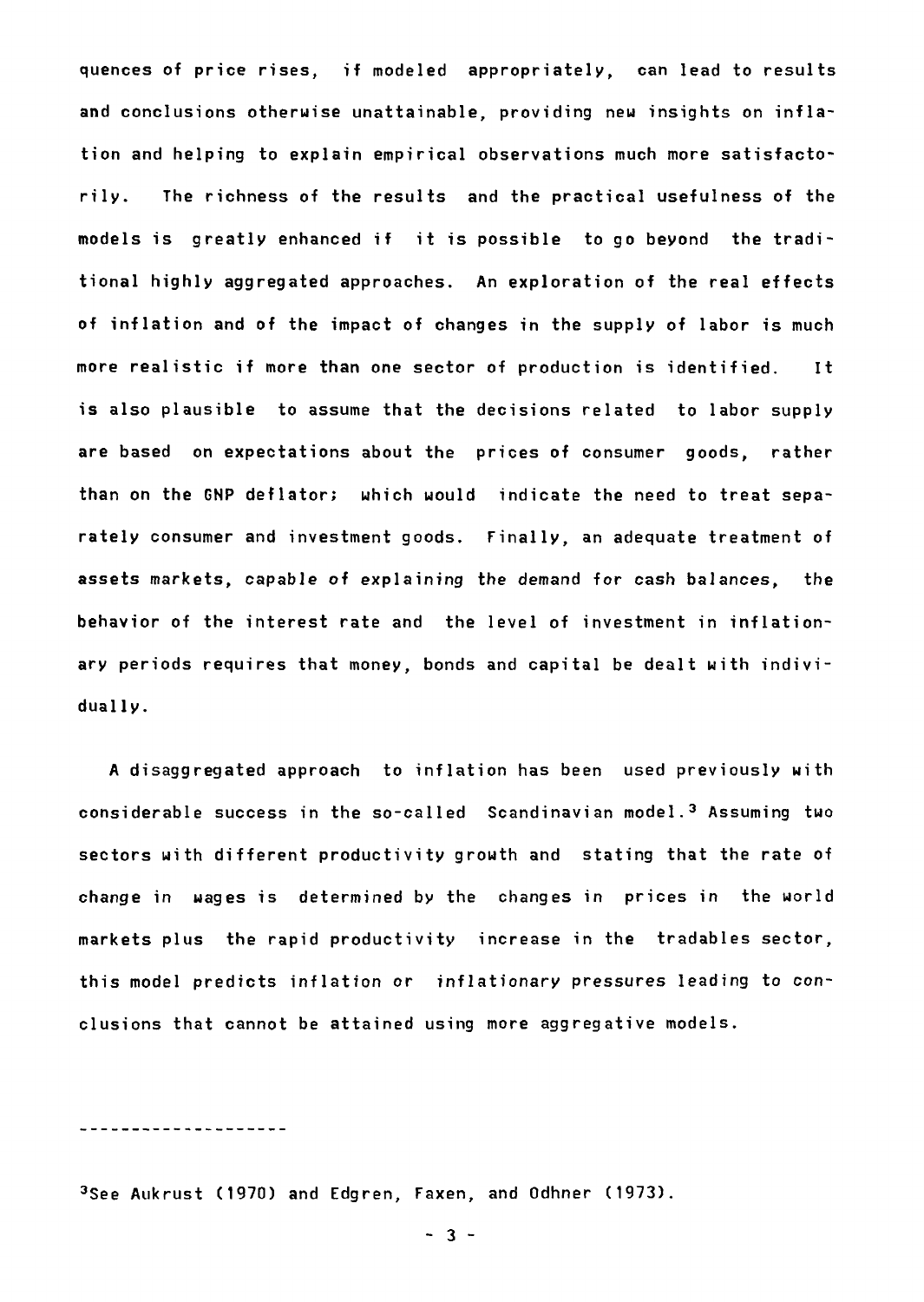**The interdependence between real and monetary phenomena has also been modeled in a two sector general equilibrium framework in a well known work by D. Foley and M. Sidrauski.4 Although it can be used to study some of the real effects of inflation - in particular on resource allocation and growth - the Foley-Sidrauski model does not incorporate the impact of inflation expectations on labor supply and therefore misses one of the main links between monetary and real phenomena.** 

**It is precisely the purpose of this work to show that by modeling the interdependence between real and monetary phenomena in a disaggregated general equilibrium framework and by specifically accounting for the impact of inflation on labor markets it is possible to reach new conclusions about the reallocation of resources caused by inflation and specially about the inflationary process itself.** 

**Because the Foley-Sidrauski model is well known and provides a convenient framework, the analysis will be conducted as an extension to that model. However, the results will not depend on some of the more specific assumptions made by Foley and Sidrauski and, where appropriate, will deal with different specifications.** 

#### **2. THE MODEL**

**General equilibrium in a two sector model of production with assets markets requires that careful attention be paid to the interdependence** 

---------------------

**4 Fo1ey and Sidrauski (1971).** 

**- 4**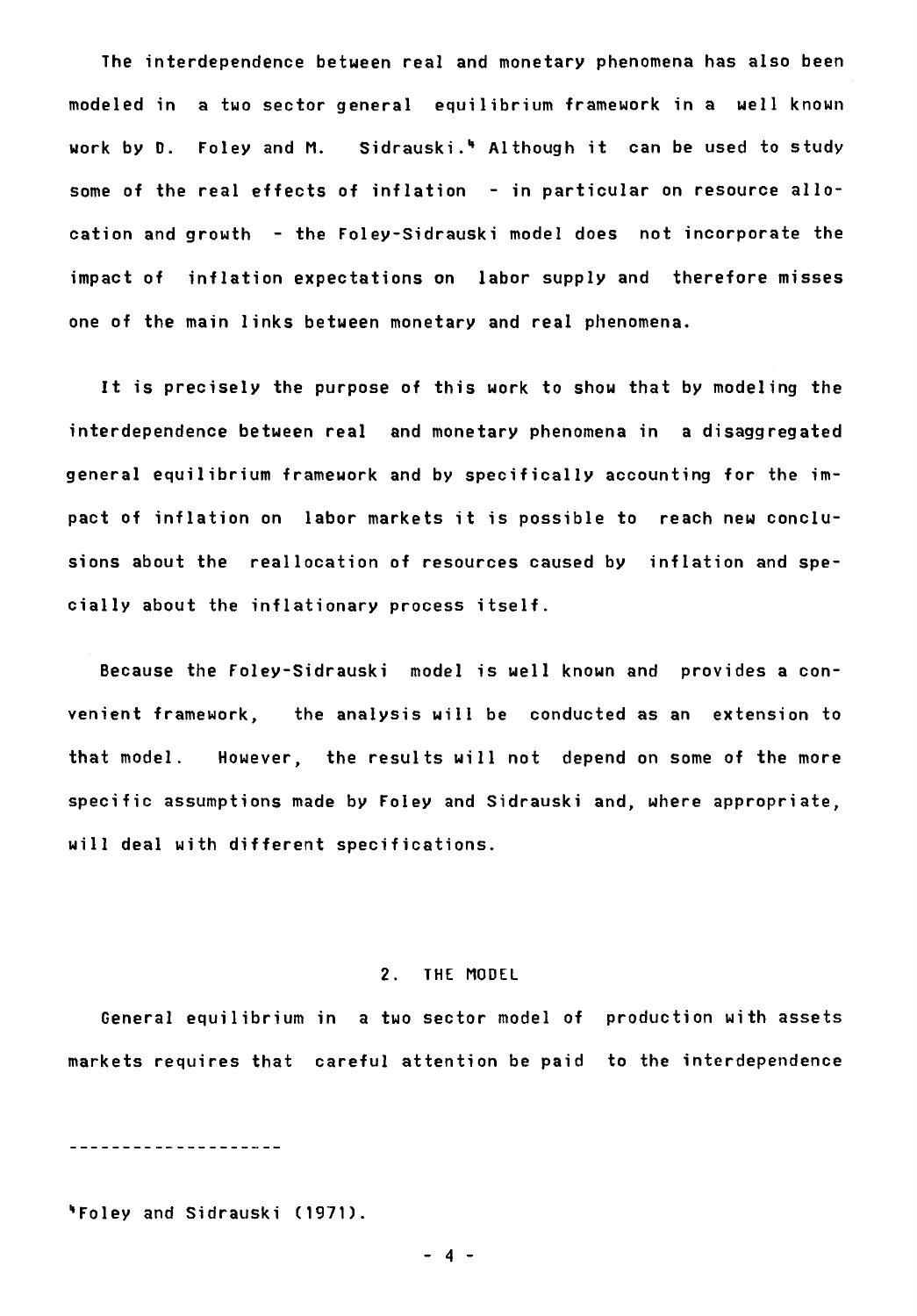**between stocks and flows. The production sectors are identified by the output of consumer and investment goods, each according to a different technology. In the assets markets the prices - and therefore the rates of return - of bonds, capital and money are adjusted so that private wealth is allocated to each asset according to the amount supplied. The model is closed by specifying a demand function for consumer goods - or consumption function. The investment function becomes redundant in a general equilibrium framework.** 

## **2.1 PRODUCTION SECTOR**

**The technologies for the production of consumption and investment goods can be represented by linearly homogeneous functions on capital and labor.** 

$$
C = F_c(N_c, K_c)
$$
 (1)

$$
I = F_i(N_i, K_i)
$$
 (2)

**where N stands for labor and K for capital, and C and I denote consumption and investment goods respectively.** 

**Under the usual assumptions of perfect competition with full employment, factor mobility and price flexibility,the allocation of resources - the amount of capital and labor used in each sector - must meet the following conditions:** 

**- 5 -**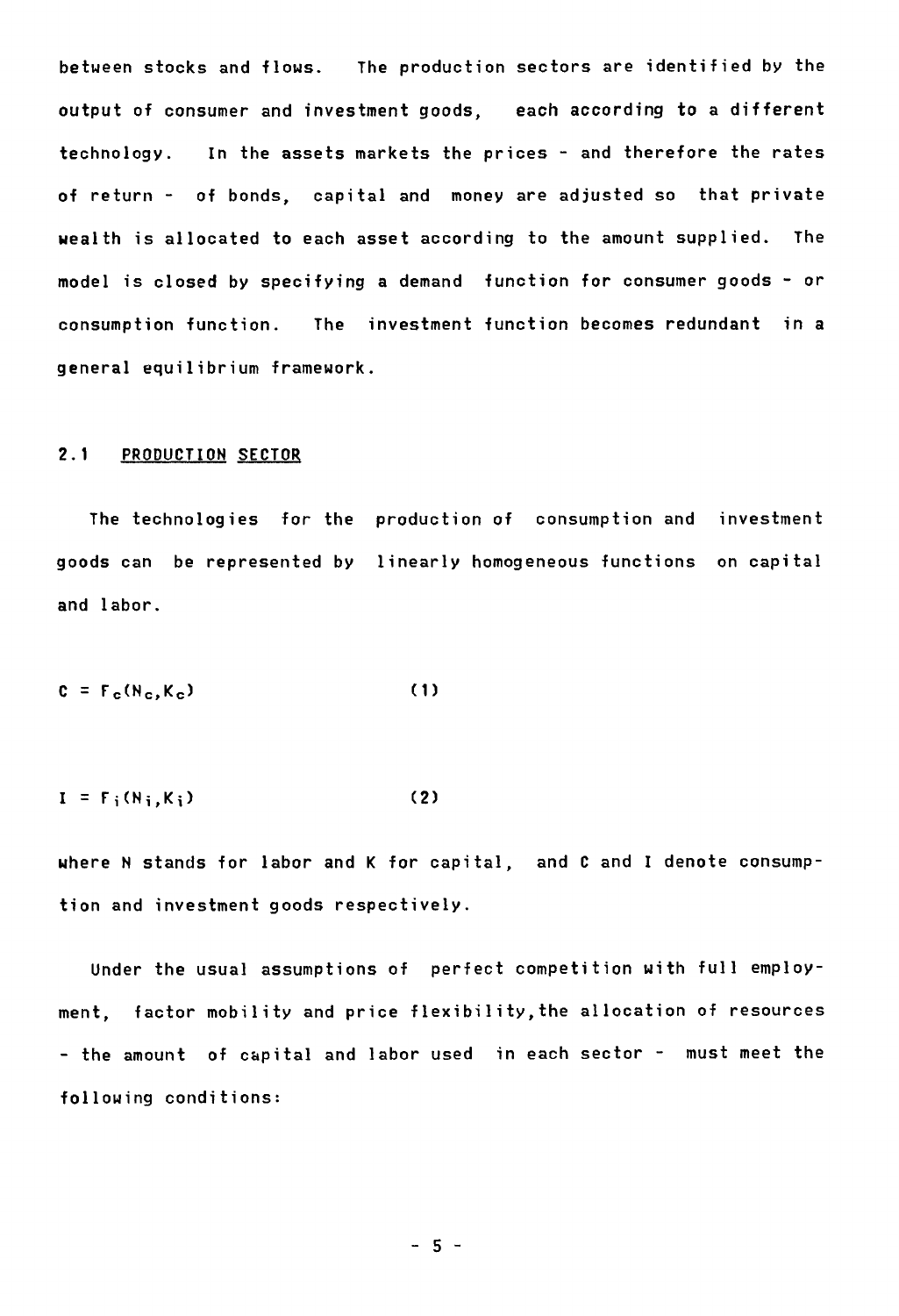$$
r = f_c'(k_c) = p_k f_i'(k_i)
$$
 (3)

$$
u = f_c(k_c) - k_c f_c'(k_c) = p_k[f_i(k_i) - k_i f_i'(k_i)]
$$
 (4)

$$
N_c + N_i = N \tag{5}
$$

$$
K_{c} + K_{i} = K \qquad (6)
$$

where f<sub>c</sub> and f; are the functions F<sub>c</sub> and F; written in factor in**tensity form, <sup>k</sup> <sup>e</sup>and ki are the capital labor ratios in the two sectors, r is the rate of return on capital, w is the wage rate, and pk is the price of capital goods relative to the price of consumer goods, the latter being the numeraire. N and K are the total supply of labor and capital, respectively.** 

**The allocation of capital and labor, output in each sector and the prices of factors are determined from the total endowments - N and K if the relative price of capital goods is given. When demand equations are specified the model is closed and pk is determined endogenously.** 

**In the following analysis it will be assumed that the capital goods technology** is more labor intensive, that is  $k_c > k_i$ . This assumption, **which can be documented empirically, is common and has become the usualy intensity case.** 

**Two straightforward and well known results can be derived from the equilibrium conditions in the production sectors, and will be necessary** 

**- 6 -**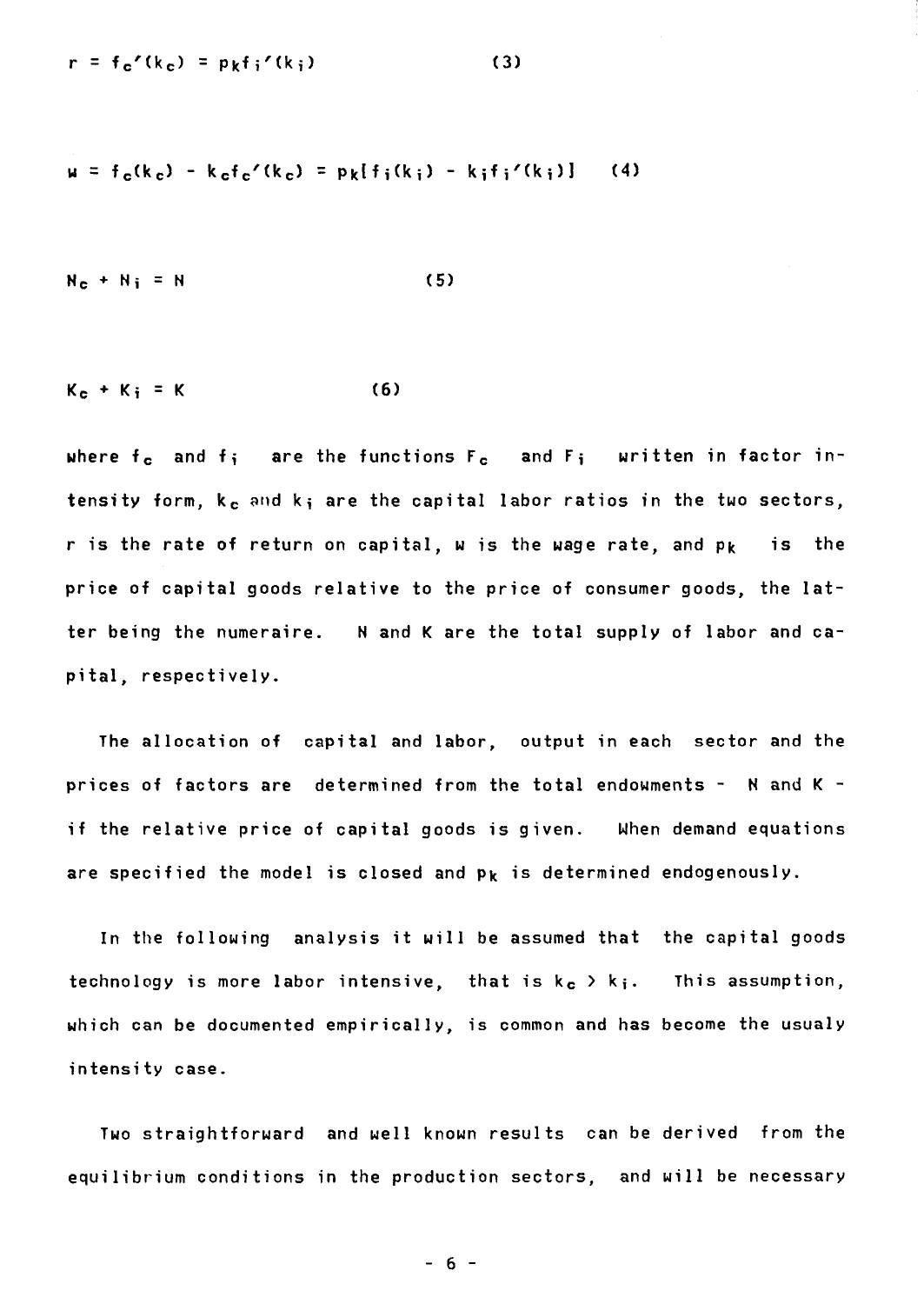**at later stages: first, the output of investment goods increases and the output of consumption goods decreases if the relative price of capital goes up; equivalently, there is an economy wide convex production possibility frontier on which the equilibrium point is determined by the relative price of capital. Second, factor intensities in each sector and factor prices depend only on the relative price of capital, assuming that the economy does not specialize in the production of only one of the two goods. The choice of technique in each sector is not altered if pk does not change even if there is a change in endowments. Therefore the capital labor ratio for the whole economy may change without a**  change in  $k_c$  or  $k_i$ , which can only happen by shifting both capital and **labor from one sector to another. This leads directly to Rybczinski's theorem5which states that if the supply of one factor increases and the relative prices of the goods produced remain fixed, total output for the economy will increase, but there will be a reduction in the output of the sector relatively less intensive in the now more abundant factor. The implications of this result will be explored in the following analysis.** 

**A further extension of the production model deals with consumption goods - or services - supplied by the government. These will be subtracted from the total output of the consumption goods sector, to obtain private production. If the production functions are redefined in terms of the endowments and the relative price of capital, it is possible to write** 

---------------------

**5 Rybczinski (1955).**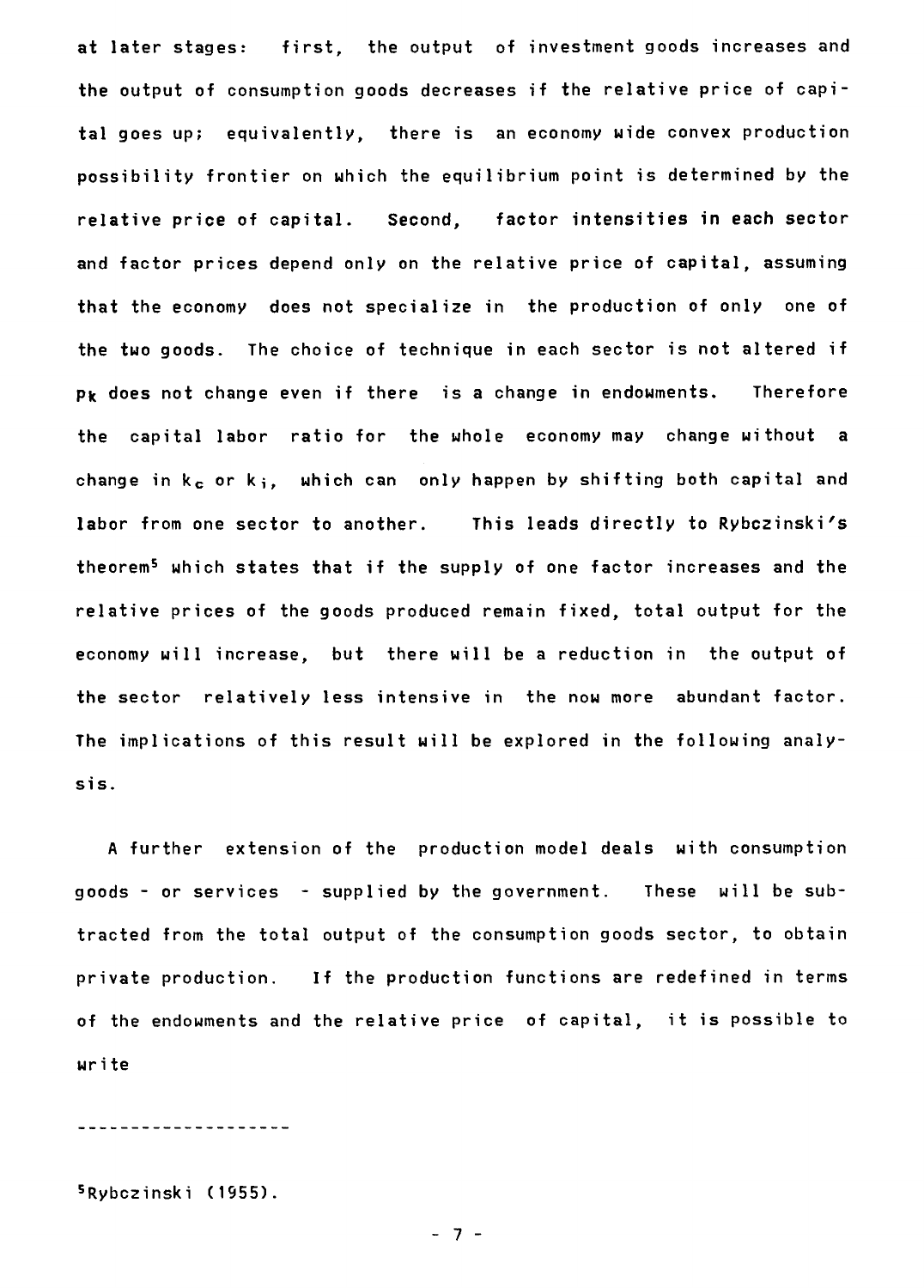$$
C_p = Q_c(K, N, p_k) - E \qquad (7)
$$

**where E represents the supply of goods and services by the government**  and C<sub>p</sub> is private production. Q<sub>c</sub> and Q<sub>i</sub> will now denote the optimal **levels of output for each sector, given pk; in per capita terms** 

$$
\frac{c_p}{m} = q_c(k, p_k) - e
$$
 (8)

**and** 

$$
\frac{I}{N} = q_i(k, p_k) \tag{9}
$$

## **2.2 ASSETS MARKETS**

**The model deals with money, bonds and physical capital. Given a certain amount of private wealth, the demands for these assets depend on their prices and on their rates of return. No specific treatment of risk bearing is included.** 

**As traditionally, real income is also an argument of asset demand functions. Since consumer goods are the numeraire, real income is defined in per capita terms as** 

 $q = q_c(k, pk) + p_kq_i(k, pk)$  (10)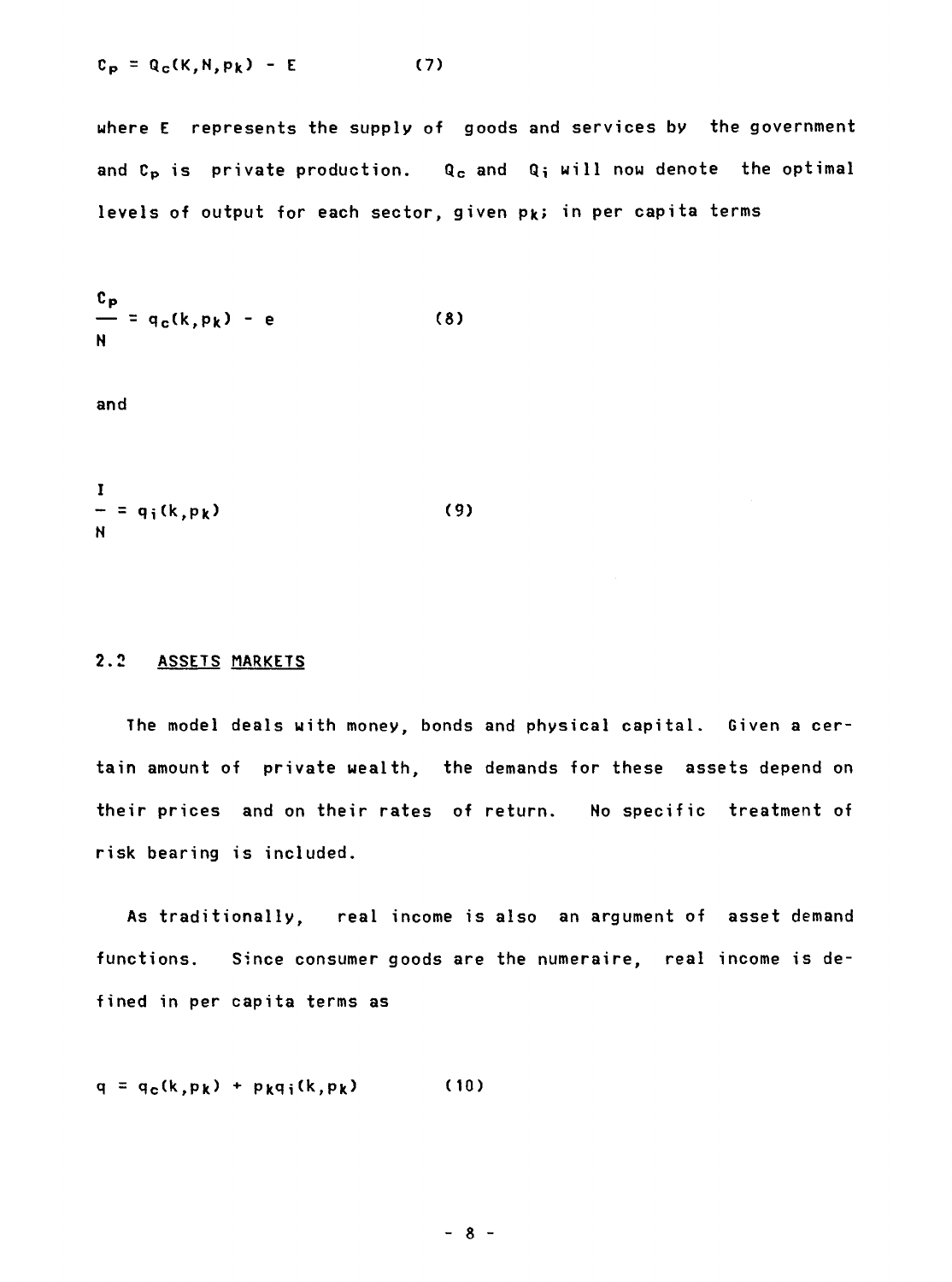**It should be noted that, because of the units of measurement chosen, in**come increases as p<sub>k</sub> increases.

**The rates of return are defined to include gains and losses due to changes in the real value of the assets. For physical capital it will be** 

$$
\rho_k = \frac{r(p_k)}{p_k} + \pi_k \tag{11}
$$

**where r is the rate of return per unit of capital or the value in con**sumption units of the marginal product of capital; and  $\pi_k$  is the rate of **capital gains or** 

$$
\rho_k = \frac{p_k}{p_k}
$$

 $\ddot{\phantom{0}}$ 

**pk will therefore be the rate of return per unit of value of capital.** 

It is easy to show that, for a given  $n_k$ , the rate of return on capi**tal decreases as the relative price of capital increases. In fact** 

$$
\frac{dr(p_k)}{dp_k} < 0 \tag{12}
$$

**because, as pk increases, more investment and less consumption goods are produced, which raises the capital labor ratio, and therefore lowers the** 

**- 9**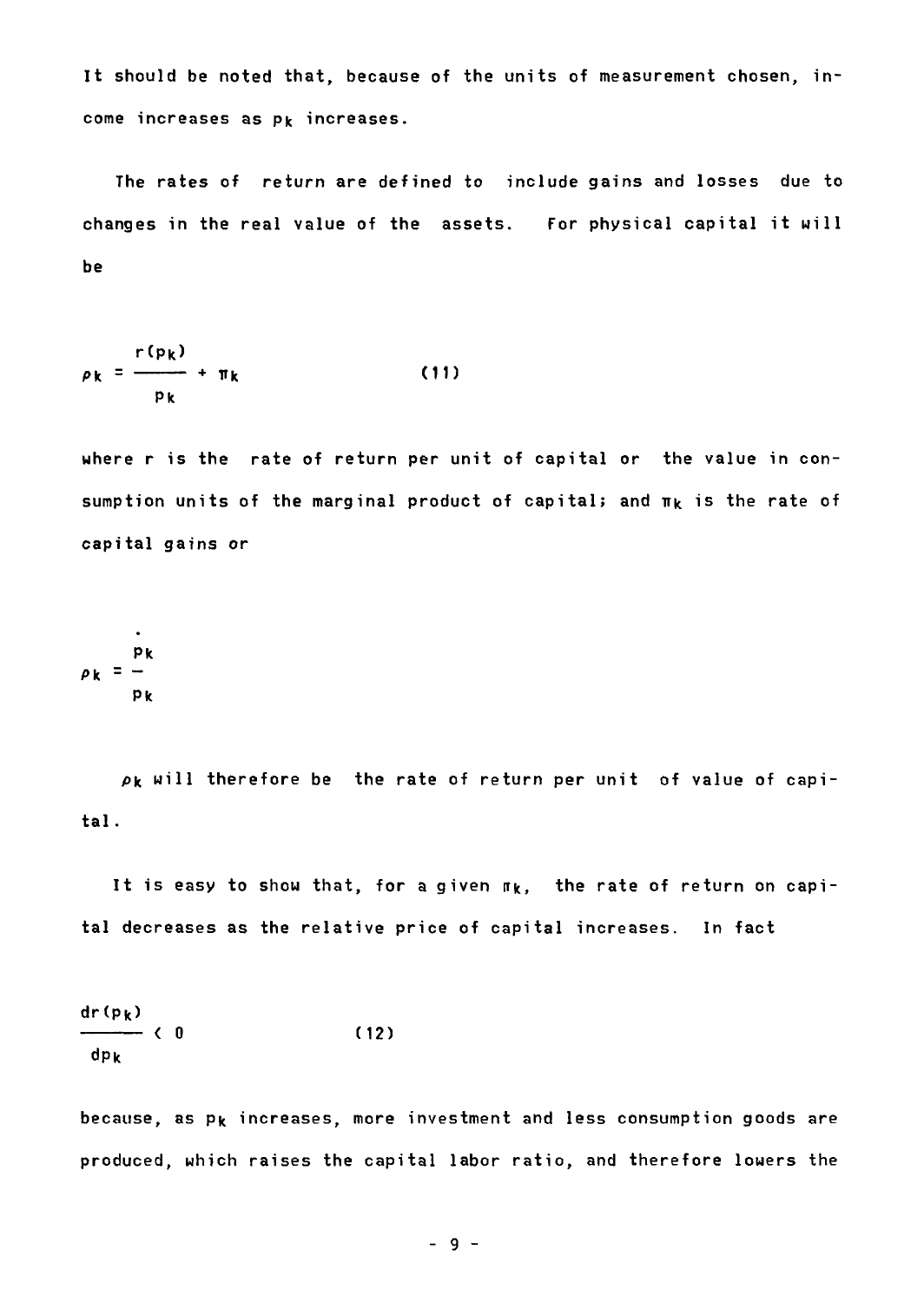marginal productivity of capital, in both sectors. Dy differentiating the first order conditions for profit maximization

$$
f_c'(k_c) = p_k f_i'(k_i)
$$
 (13)

$$
f_{\mathbf{c}}(k_{\mathbf{c}}) - k_{\mathbf{c}}f_{\mathbf{c}}'(k_{\mathbf{c}}) = p_{k}[f_{i}(k_{i}) - k_{i}f_{i}'(k_{i})]
$$
 (14)

a system of two equations in  $dk_c$ ,  $dk_i$  and dp<sub>k</sub> is obtained:

 $f_c$ "dk<sub>c</sub> - p<sub>k</sub>f<sub>i</sub>"dk<sub>i</sub> = f<sub>i</sub>'dp<sub>k</sub>

(15)

 $-$  f<sub>c</sub>"k<sub>c</sub>dk<sub>c</sub> + p<sub>k</sub>f<sub>i</sub>"k<sub>i</sub>dk<sub>i</sub> = [f<sub>i</sub> - k<sub>i</sub>f<sub>i</sub>']dp<sub>k</sub>

where, for simplicity of notation, the arguments of  $f_c$  and  $f_i$  are omitted. Defining

 $\Delta$  = f<sub>c</sub>"pkfi"k<sub>i</sub> - f<sub>c</sub>"k<sub>c</sub>Pkfi"

 $= f_c''p_kf_i''(k_i - k_c)$  (16)

which is negative, Cramer's rule provides the solutions for  $dk_c$  and  $dk_i$ in terms of dpk

$$
dk_c = -[f_i'p_kf_i''k_idp_k + (f_i - k_if_i')p_kf_i''dp_k]
$$
 (17)

and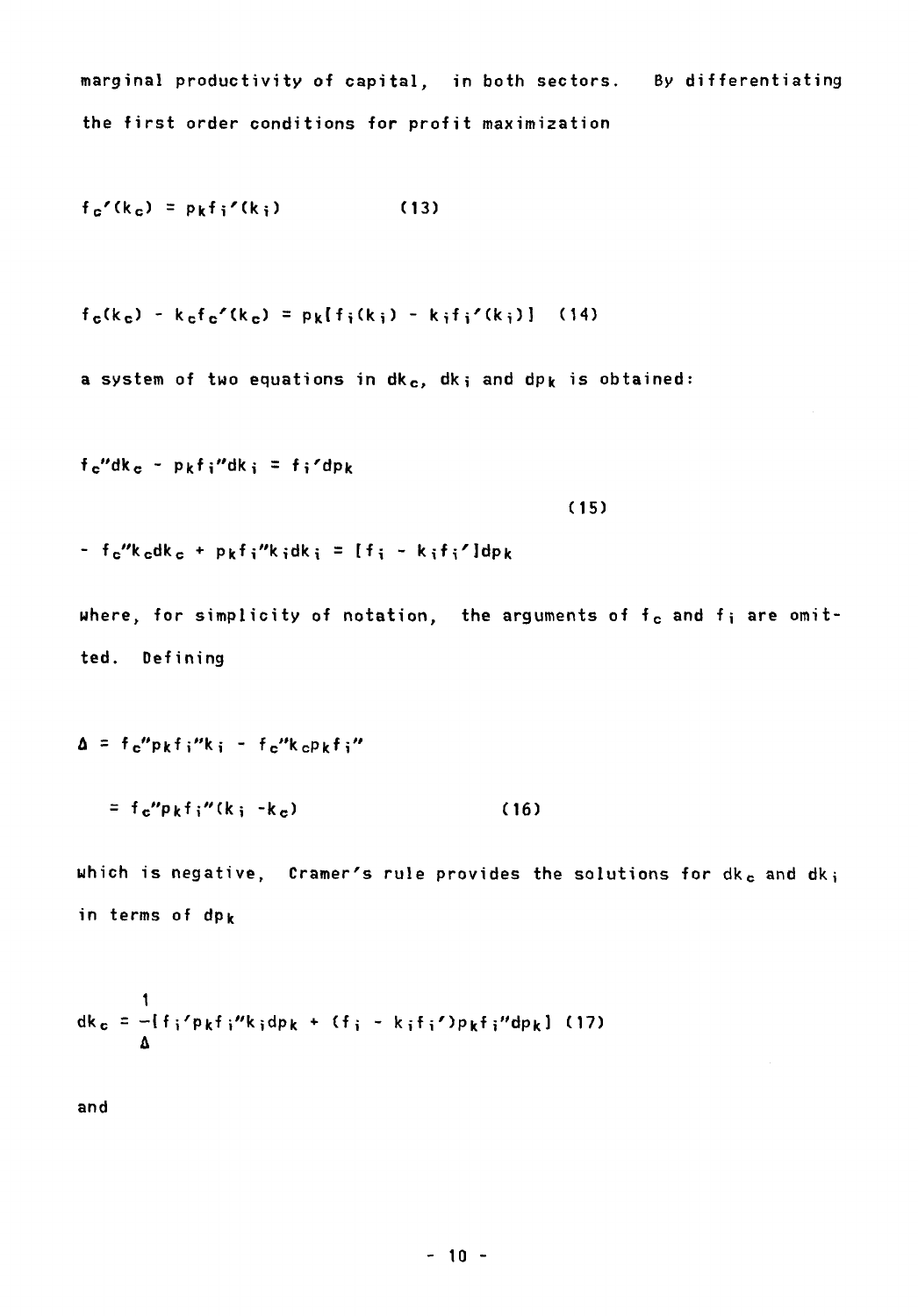$$
dk_i = -[f_c''(f_i - k_i f_i')dp_k + f_c''k_c f_i'dp_k]
$$
 (18)

**which are both positive when dpk is positive. This result, however, depends on the normal intensity case -**  $k_c > k_i$  **- which is assumed here.<sup>6</sup>** 

**The rate of return on money corresponds to the capital gains or losses incurred by holding money:** 

$$
\rho_m = \pi_m \tag{19}
$$

**where** 

$$
\pi_m = \frac{p_m}{p_m}
$$

and p<sub>m</sub> is the price of money or the inverse of the price of consumption **goods. According to this definition in periods of inflation n m< 0 and naturally the rate of return on money will be negative. Alternatively n ecan be viewed as the rate of deflation.** 

**For simplicity bonds are defined as having a fixed nominal value and paying interest at a variable rate - much like savings accounts. Then the rate of return on bonds includes the interest rate but also the real appreciation or depreciation of the bonds.** 

**'This result is known as the Stolper-Samuelson Theorem. See W.F.Stolper and P.A.Samuelson (1941).**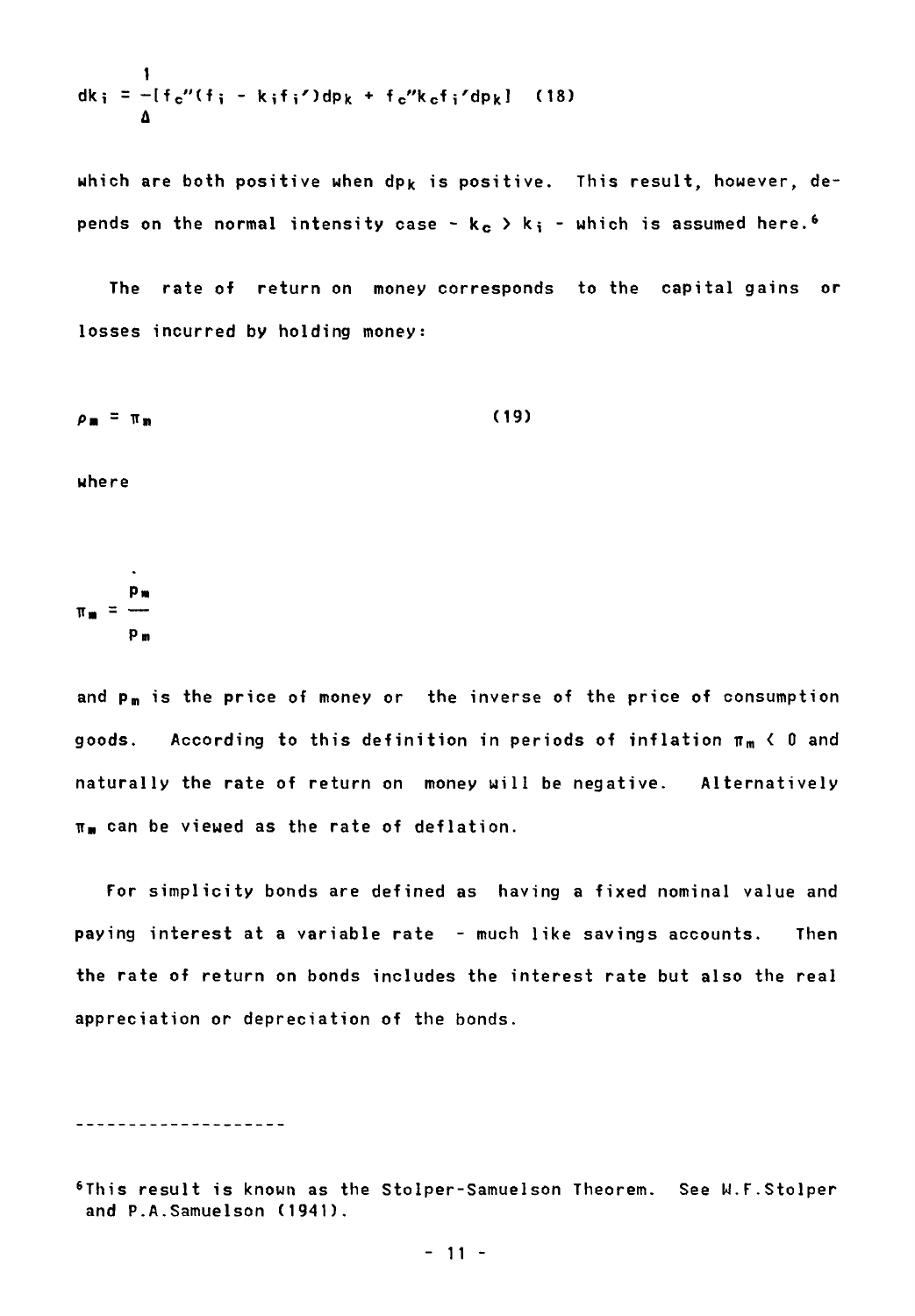$$
\rho_{\mathbf{b}} = \mathbf{i} + \mathbf{m}_{\mathfrak{m}} = \mathbf{i} + \rho_{\mathfrak{m}} \tag{20}
$$

**Ail these rates of return, as well as total private wealth and real incorne are arguments in each demand function. If m, b and k are the per capita values of the stocks of money, bonds and physical capital, total per capita wealth in real terms will be** 

$$
a = mp_m + bp_m + kp_k \qquad (21)
$$

**or** 

$$
a = gp_m + kp_k \tag{22}
$$

**where g=m+b is the total debt of the government in nominal terms. Then equilibrium will consist of equality between supply and demand for each asset which, again in per capita terms, can be written as** 

$$
mp_m = L(a,q,\pi_m,i+\pi_m,\frac{\Gamma(p_k)}{p_k})
$$
 (23)

$$
bp_m = H(a,q,\pi_m,i+\pi_m,\frac{r(p_k)}{p_k})
$$
 (24)

$$
kp_k = J(a,q,\pi_m,i+\pi_m,\frac{r(p_k)}{p_k})
$$
 (25)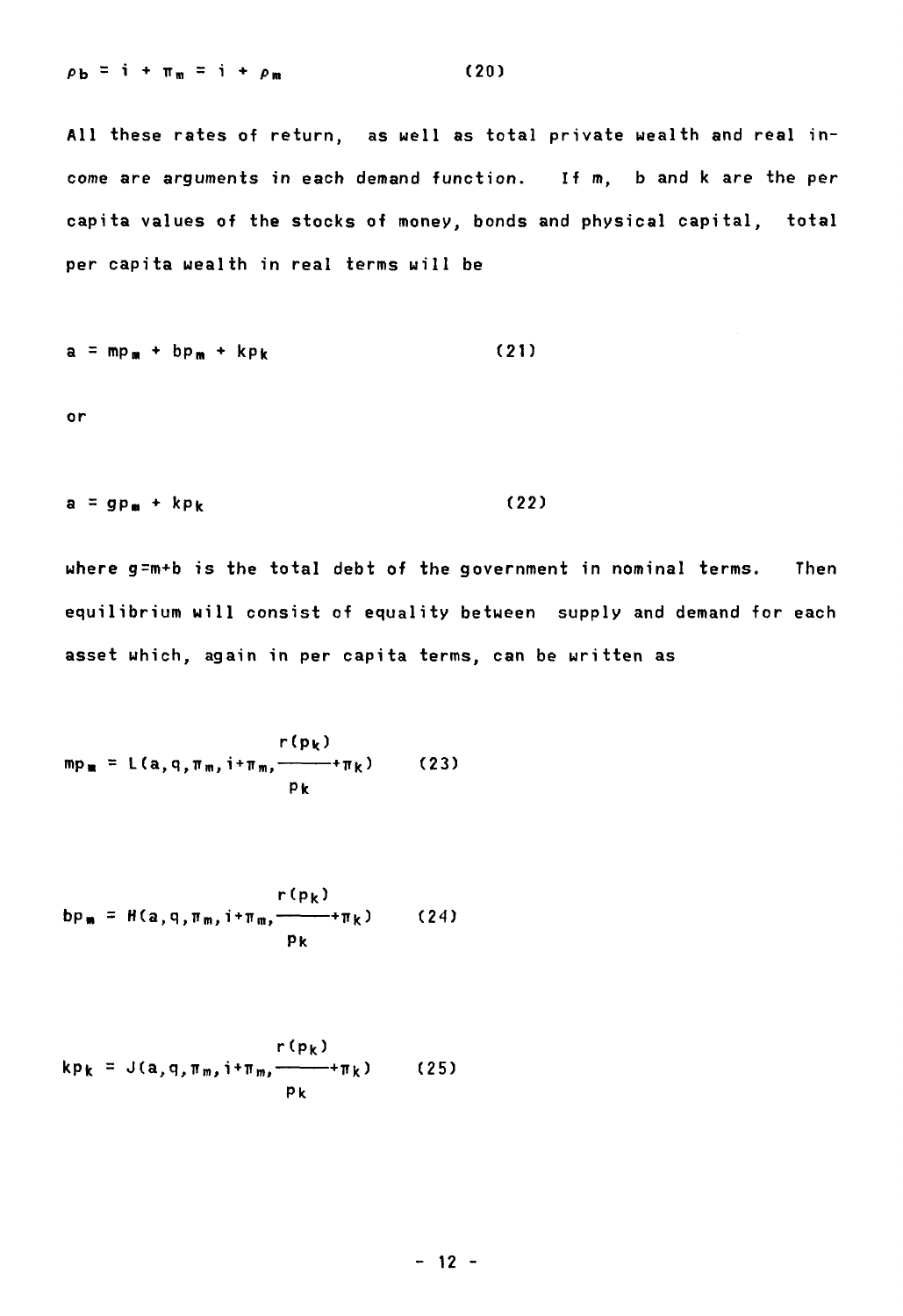where L, H and J are the demand functions for respectively money, bonds and capital, per capita, in real terms.

The partial derivatives of these demand functions with respect to wealth are naturally positive; the derivative with respect to income, however, will be positive only in the demand for money function. Ail assets are substitutes: the demands respond positively to increases in the own rate of return and negatively to increases in the rates of return of the other assets.

With the help of Walras' law it is possible to analyze equilibrium in the assets markets by studying two markets only. For given expectations about the rate of inflation and capital gains,  $\pi_m$  and  $\pi_k$ , the equality of supply and demand for all assets is obtained by movements of  $p_m$ ,  $p_k$ , and i. The price of capital determines the rate of return to capital and the interest rate determines the rate of return to bonds; both contribute to equilibrium by acting on the demand side. The price of capital and the price of money  $(p_m)$  also affect the supply side, since they determine the real value of the existing stocks of capital and money and bonds, respectively. Finally, total wealth and real output also depend on  $p_m$  and  $p_k$ . Under these circumstances, an increase in the price of capital has to be matched by a simultaneous increase in the price of money to keep all assets markets in equilibrium. In fact, the increase in **pk** reduces the demand for capital - since it lowers the rate of return, and increases the value of output - while at the same time increasing the value of the stock of capital; it therefore generates excess supply of capital. Simultaneoysly, the lower rate of return on capital and the

- 13 -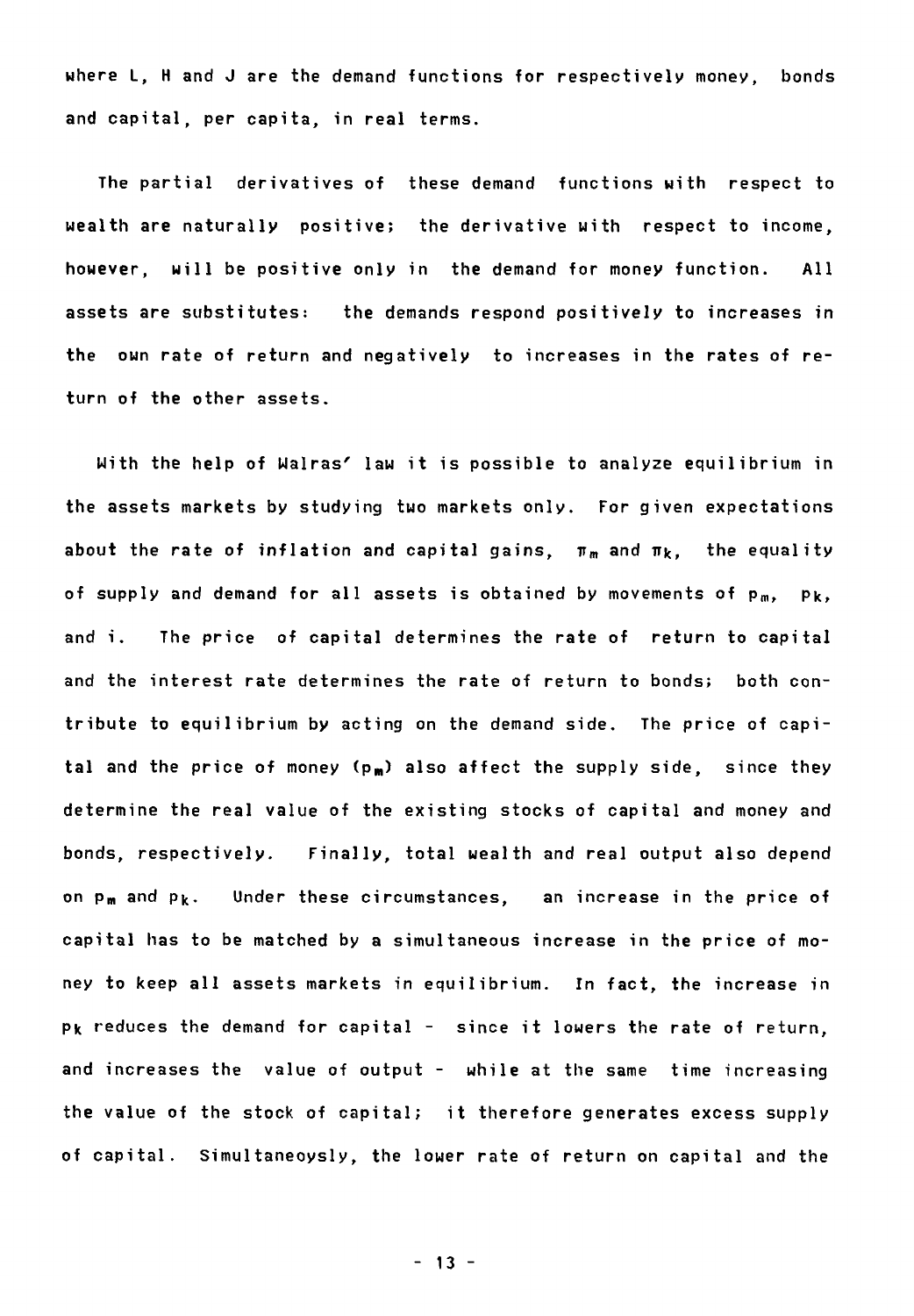**higher values of wealth and output lead to excess demand for money. Clearly, equilibrium can only be restored by increasing the price of money.** 

**Since equilibrium in the bond market will follow from the equality of supply and demand in the money and capital markets, this positive rela**tionship between p<sub>m</sub> and p<sub>k</sub> will be sufficient to characterize asset market equilibrium. Schedule aa in Figure 1 represents the values of p<sub>m</sub> **and pk that clear assets markets.** 

## **2.3 THE CONSUMPTION GOODS MARKET**

**The supply of consumer goods was specified above as:** 

$$
c_s = q_c(k, p_k) - e \qquad (26)
$$

**Demand, also in per capita terms, can be represented as proportional to disposable income** 

$$
c_d = (1-s) y
$$
 (27)

**where s is the propensity to save. As usual, disposable icome is net of taxes but includes transfers and interest received on the government debt. Moreover, it is assumed that consumers adjust their disposable**  income to account for capital gains and losses due to the change in va**lue of the government debt - implying that consumers will save more when their holdings of money and bonds Jose value, which is in line with post- Keynesian consumption theory.** 

**- 14 -**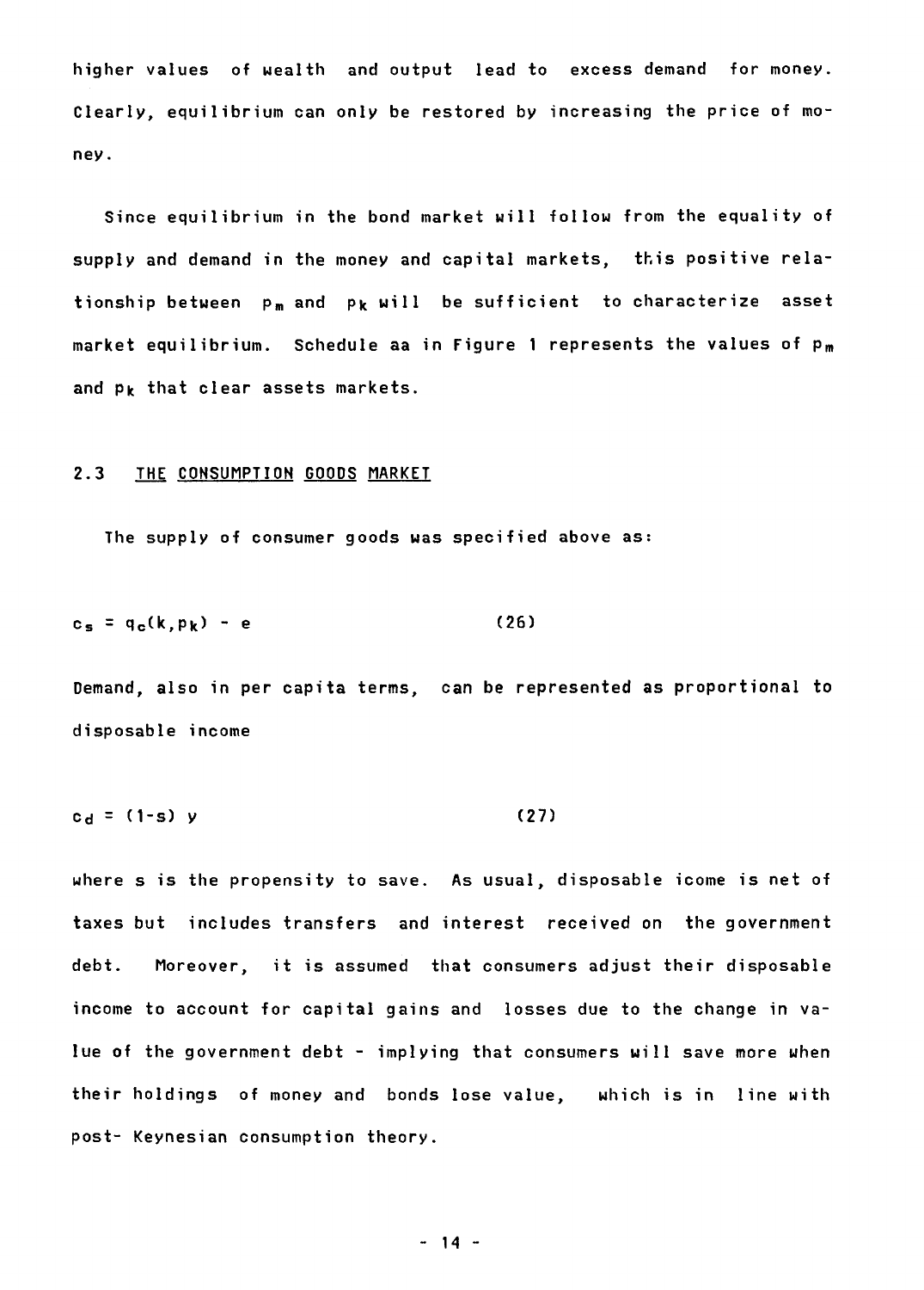$$
y = q_c(k, p_k) + p_k q_i(k, p_k) + p_m ib + p_m(v-t) + \pi_m p_m g
$$
 (28)

**where the first two terms correspond to real income, the third term is interest received, the fourth net transfer - v is per capita transfers and t per capita taxes, both lump sum and in nominal terms - and the last component is capital gains or losses on the government debt.** 

**To simplify the equilibrium condition this consumption function can be rewritten by defining d as the nominal value of the government deficit. Then** 

$$
dp_m = e + ibp_m + (v-t)p_m \qquad (29)
$$

**and** 

 $y = q_c(k, p_k) + p_k q_i(k, p_k) - e + p_m(d+m_m g)$  (30)

**Equilibrium in the consumption goods market - and also in the market for investment goods - will be achieved when** 

$$
q_c(k, p_k) - e = (31)
$$

 $(1-s) [q_c(k, p_k) + p_k q_i(k, p_k) - e + p_m(d+m_m g)]$ 

**Given the endowments of capital and Tabor and the government deficit and expenditures, and assuming again that expectations about the rate of in**flation are predetermined, equilibrium requires that p<sub>m</sub> and p<sub>k</sub> vary in **opposite directions.** If the general price level increases -  $p_m$  de**creases - the real value of the deficit and of capital gains on the go-**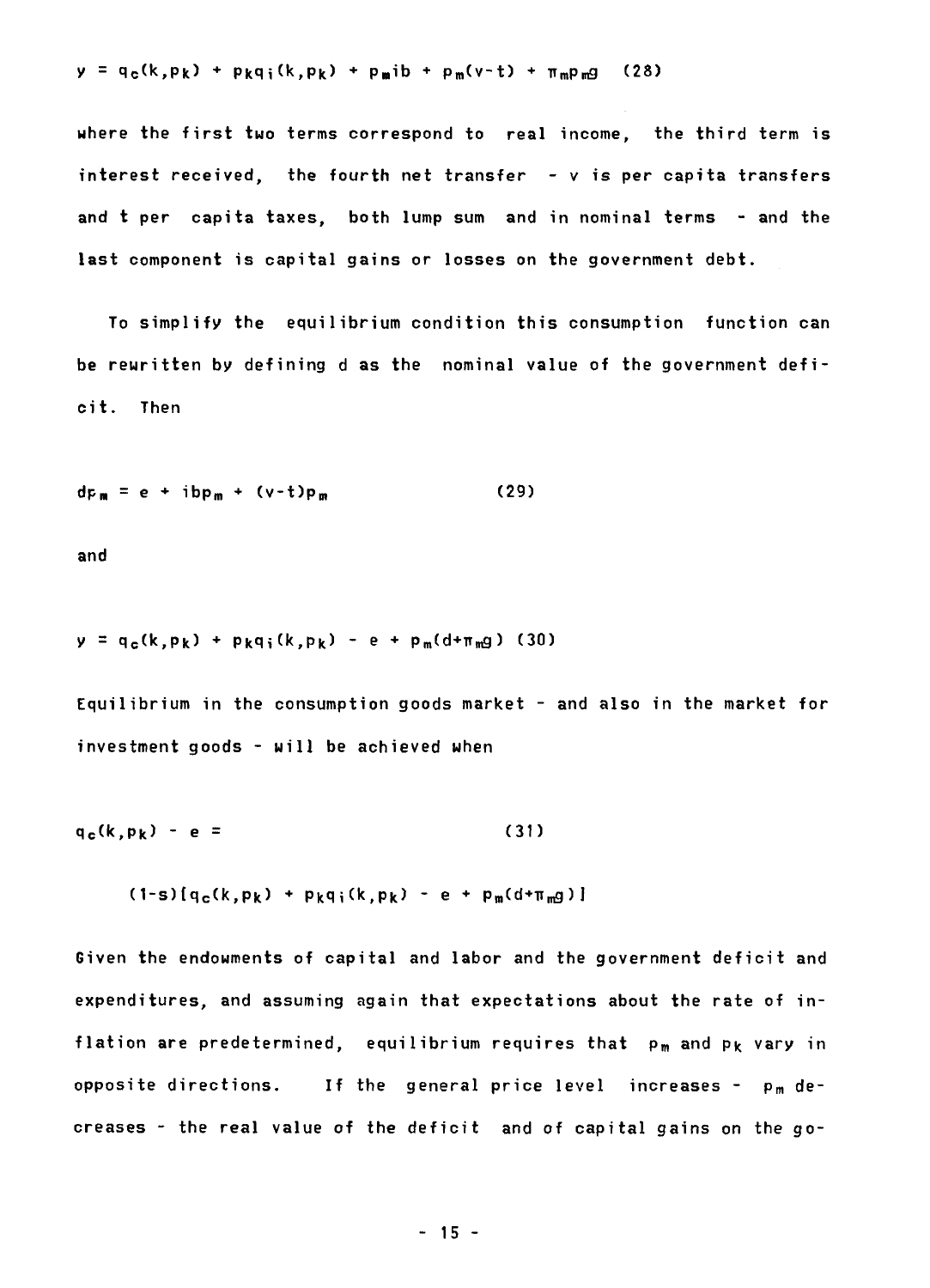**vernment debt drops - since d+r mg is usually positive - and disposable income is reduced. The resulting excess supply of consumption goods can only be eliminated by increasing the relative price of capital, which not only reduces the supply of consumption goods, but also increases real income. Figure 2 presents the schedule cc with the values of Pk**  and p<sub>m</sub> that are consistent with equilibrium in the goods markets.

## **2.4 THE COMPLETE MODEL: IMPACT OF CHANGES IN THE INFLATION RATE**

**General equilibrium in goods and assets markets can be achieved only**  with certain unique values of p<sub>m</sub> and p<sub>k</sub>. These correspond to the inter**section of the aa and cc schedules, as in Figure 3. The equilibrium values however will naturally be altered if endowments are modified, if expectations change or it the government alters any of its policy variables.** 

**Innumerous exercises can be performed with a model of this type, to illustrate the responses to changes of scenarios or of policies. For the purpose of this work the most interesting will be an analysis of the implications of a change in the inflation rate. This is presented**  graphically in Figure 4. If inflation increases - or  $\pi_m$  decreases **wealth holders will attempt to change their portfltolios by decreasing their holdings of money and bonds. The resulting excess demand for capital can only be eliminated by an increase in the price of capital. This is equivalent to a shift upwards of the aa schedule. In the goods market, an increase in the inflation rate decreases consumers perceived disposable income, as they try to absorb the losses in their holdings of** 

**- 16 -**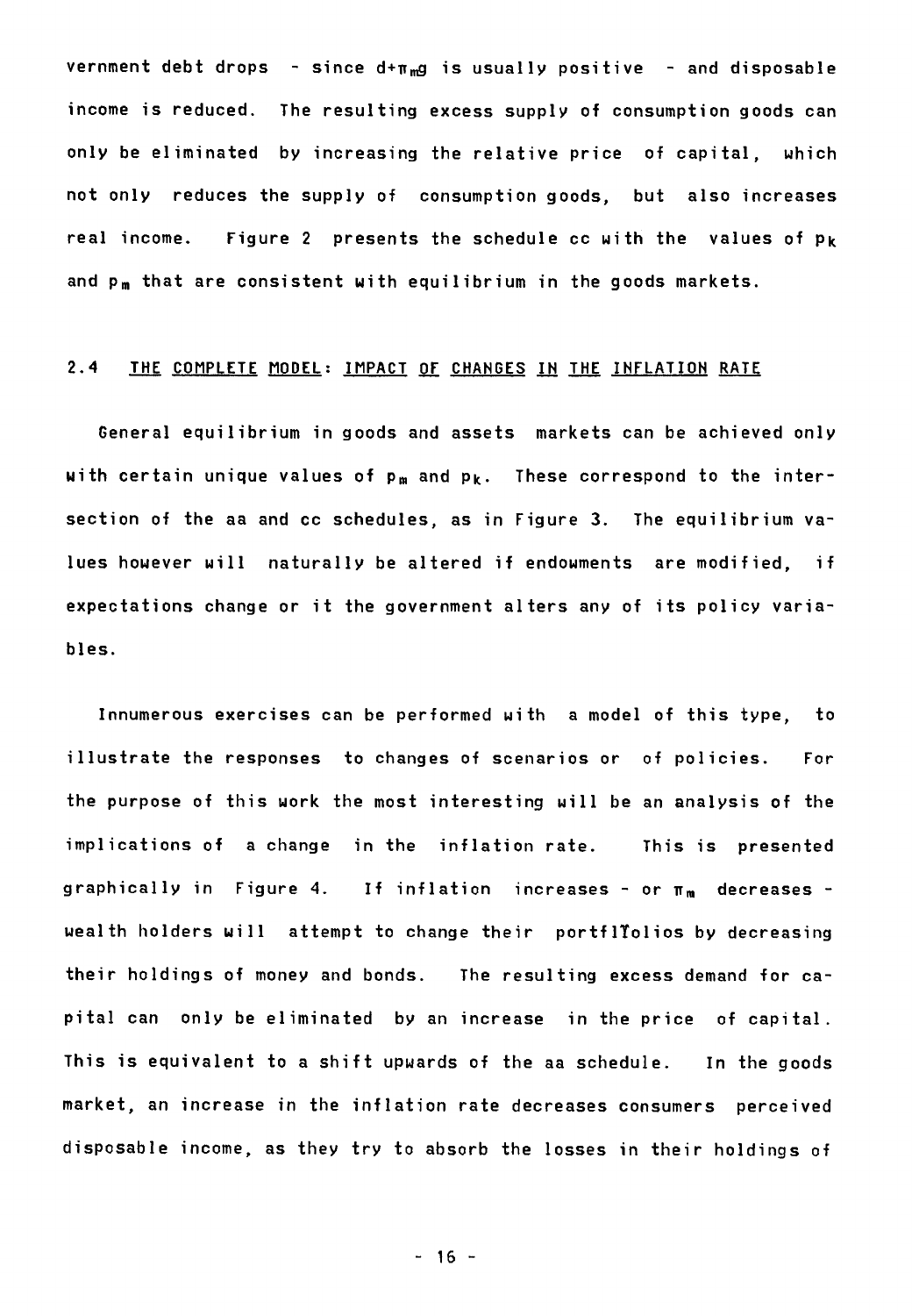government debt. The excess supply of consumer goods thus generated, leads to an increase in the relative price of capital - the cc schedule shifts up.

The final outcome is an increase in  $p_k$  with uncertain results for  $p_m$ . As a result, more investment will be forthcoming, which leads to the conclusion that an increase in the rate of inflation may actually favor growth.

## 3. INTRODUCTION OF A PHILLIPS CURVE

The many results obtainable with this model, emphasizing the interrelationships between real and monetary phenomena, are greatly enhanced if another important link is added to it: a positive relationship between the rate of inflation and the supply of labor. Even if this link is only temporary - since labor supply will return to its natural level as soon as the new inflation rate is fully anticipated - its relevance cannot be denied because of its implications for the short term behavior of employment and, as will be shown, prices.<sup>7</sup>

To be consistent with the notation used above, the Phillips curve relationship will be modeled as an increase in the participation rate of a fixed total population, when the inflation rate increases

<sup>7</sup>The most important papers dealing with the impact of inflation on labor supply are Lucas and Rapping (1969) and Lucas (1972). For a recent discussion of the empirical evidence see Hall (1979).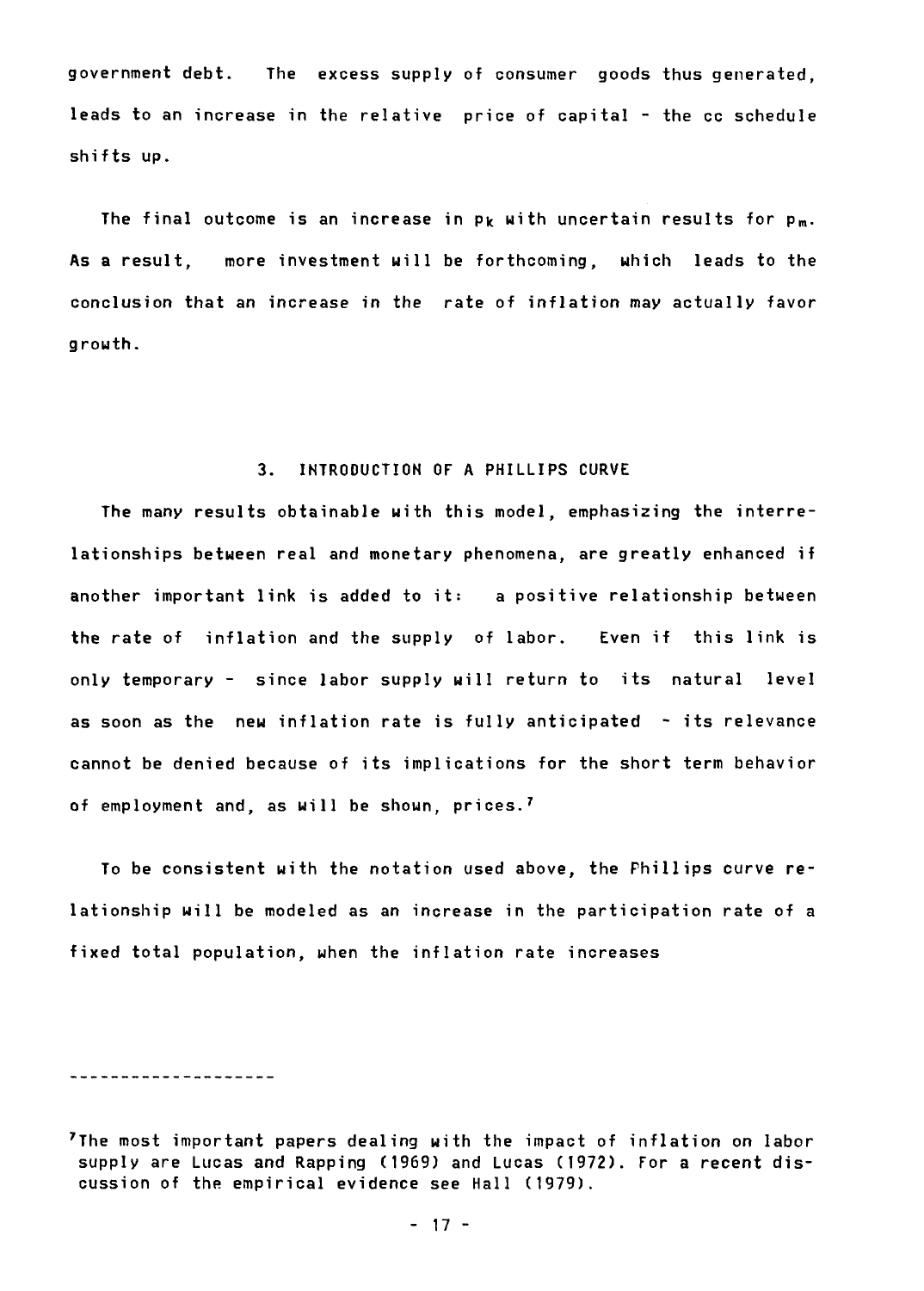$$
N = \eta(\pi_m)L \tag{32}
$$

where L is total population,  $\boldsymbol{\pi}_m$  is the deflation rate,  $\boldsymbol{\eta}$  is the partici**pation rate - with** 

$$
\frac{d\eta}{\eta_{\mathfrak{m}}} < 0
$$

**- and N is total employment, as before.** 

**From the first order conditions for profit maximization, it is clear that the choice of technique in each sector is independent of the total**  supply of labor, since the capital labor ratios k<sub>c</sub> and k<sub>i</sub> depend only on **the relative price of capital goods. Then, the impact of a change in the participation rate can be studied by looking only at the full employment equations** 

$$
N_c + N_i = \eta(\pi_m)L \qquad (33)
$$

$$
K_c + K_i = K \tag{34}
$$

**These can be written as** 

$$
k_{c} \frac{N_{c}}{N_{c}+N_{i}} + k_{i} \frac{N_{i}}{N_{c}+N_{i}} = \frac{K}{\eta(\pi_{m})L}
$$
 (35)

**If it is assumed, as a first approximation, that the capital labor rat**ios do not change, an increase in the inflation rate ( dπ<sub>m</sub><0 ), will **change the levels of employment in each sector in the following way:** 

**- 18 -**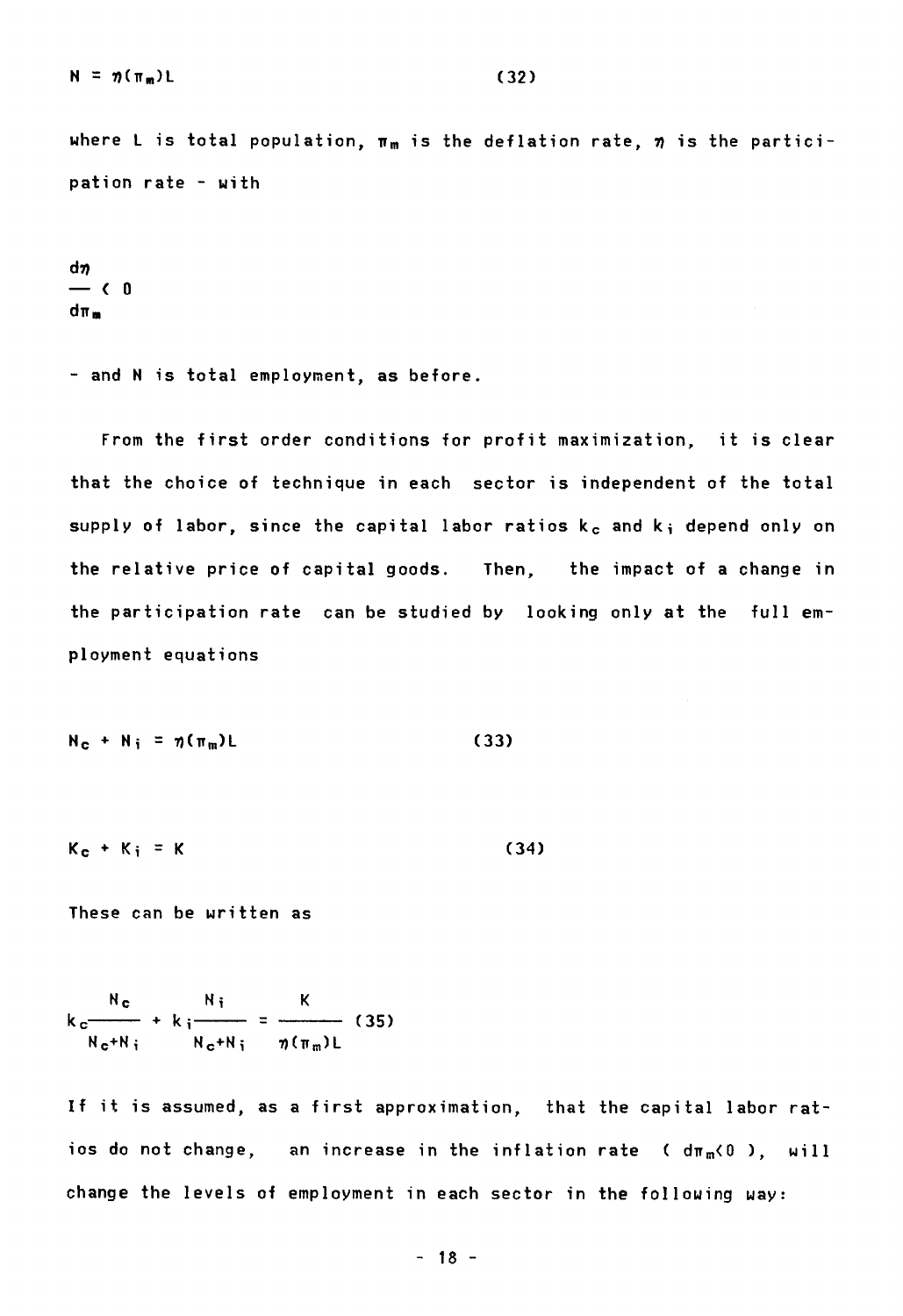$$
k_{\rm c}d\left(\frac{N_{\rm c}}{\eta(\pi_{\rm m})L}\right) + k_{\rm i}d\left(\frac{N_{\rm i}}{\eta(\pi_{\rm m})L}\right) = \frac{K\eta' d\pi_{\rm m}}{[\eta(\pi_{\rm m})]^2L}
$$
 (36)

**where** 

$$
\eta' = \frac{d\eta(\pi_m)}{d\pi_m} \tag{37}
$$

**As** 

$$
\frac{N_c}{\eta(\pi_m)L} = 1 - \frac{N_i}{\eta(\pi_m)L},
$$
 (38)

$$
d\left(\frac{N_c}{\eta(\pi_m)L}\right) = -d\left(\frac{N_i}{\eta(\pi_m)L}\right) \qquad (39)
$$

**and** 

$$
(k_c-k_i) d\left(\frac{N_c}{\eta(\pi_m)L}\right) = -\frac{K\eta'd\pi_m}{[\eta(\pi_m)]^2L}
$$
 (40)

**Finally,** 

$$
(k_{c}-k_{i})\frac{dN_{c}}{\eta(\pi_{m})L}=\frac{[(k_{c}-k_{i})N_{c}-K]}{[\eta(\pi_{m})]^{2}L}\eta'd\pi_{m}
$$
 (41)

**since**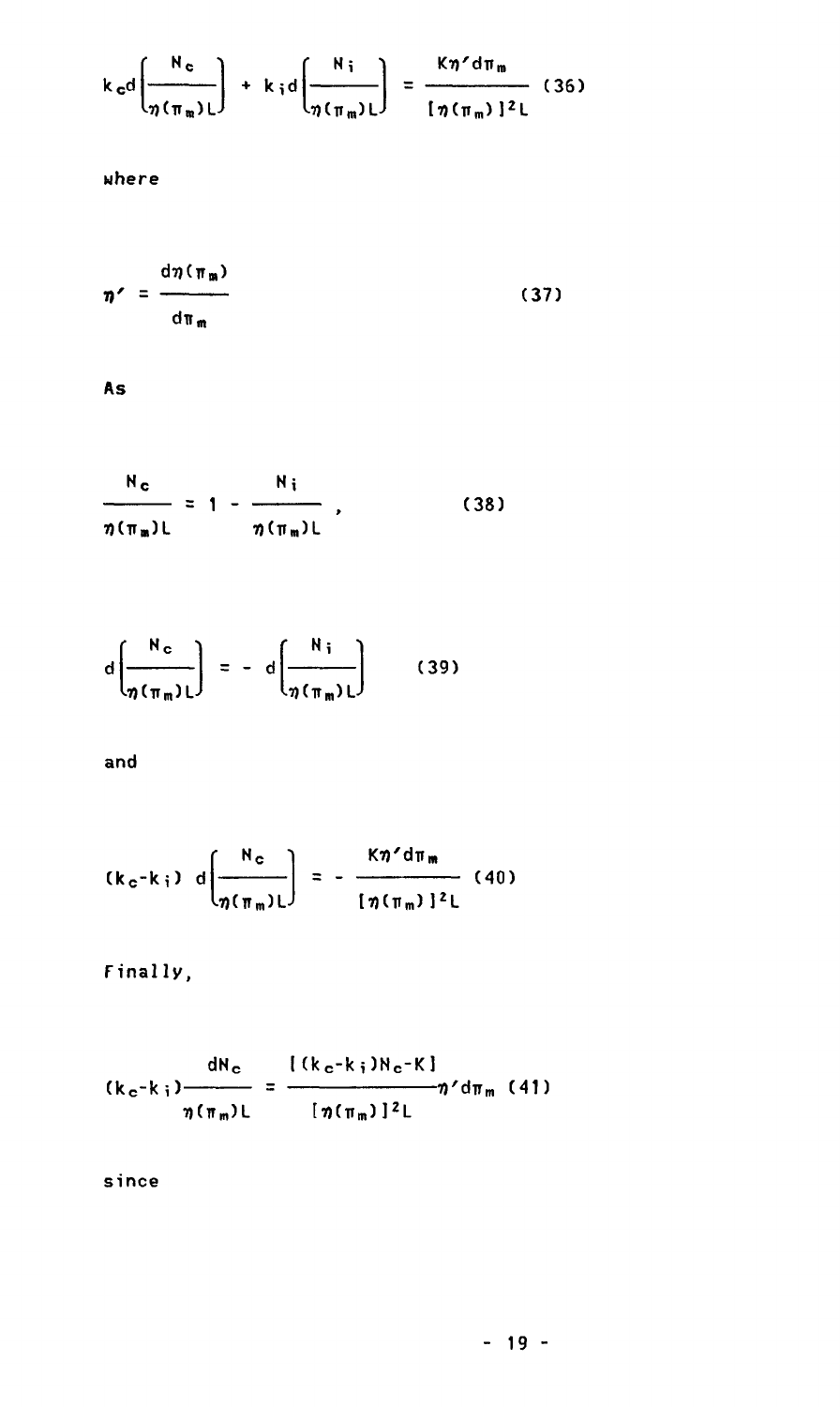$$
d\left(\frac{N_c}{\eta(\pi_m)L}\right) = \frac{dN_c}{\eta(\pi_m)L} - \frac{N_c \eta' d\pi_m}{[\eta(\pi_m)L]^2}
$$
 (42)

As  $\eta$ <sup>'</sup> (0, if d $\pi_{\mathfrak{m}}$  is negative dN<sub>c</sub> will also be negative because

$$
(k_c-k_i)N_c - K = K_c - \frac{K_i}{N_i}
$$

**which is obviously negative, in the normal intensity case (k c)ki) .** 

**Thus, an increase in the supply of labor - as a result of an increase in the inflation rate - leads to a reduction in the level of employment in the consumer goods sector, which is capital intensive, and to a more than proportional increase in the level of employment in the investment goods sector, which is labor intensive. This is simply a restatement of Rybczynski s theorem, here presented in a mathematical form convenient for future resuits.** 

**The changes in the allocation of labor to each sector will naturally lead to changes in the composition of output. Assuming still that capital labor ratios remain fixed, the levels will change proportionately to the changes in employment, or** 

dq<sub>c</sub> dQ<sub>c</sub> dN<sub>c</sub>  $\frac{1}{2}$  =  $\frac{1}{2}$  =  $\frac{1}{2}$  (44) **qc Qc Hc** 

**and**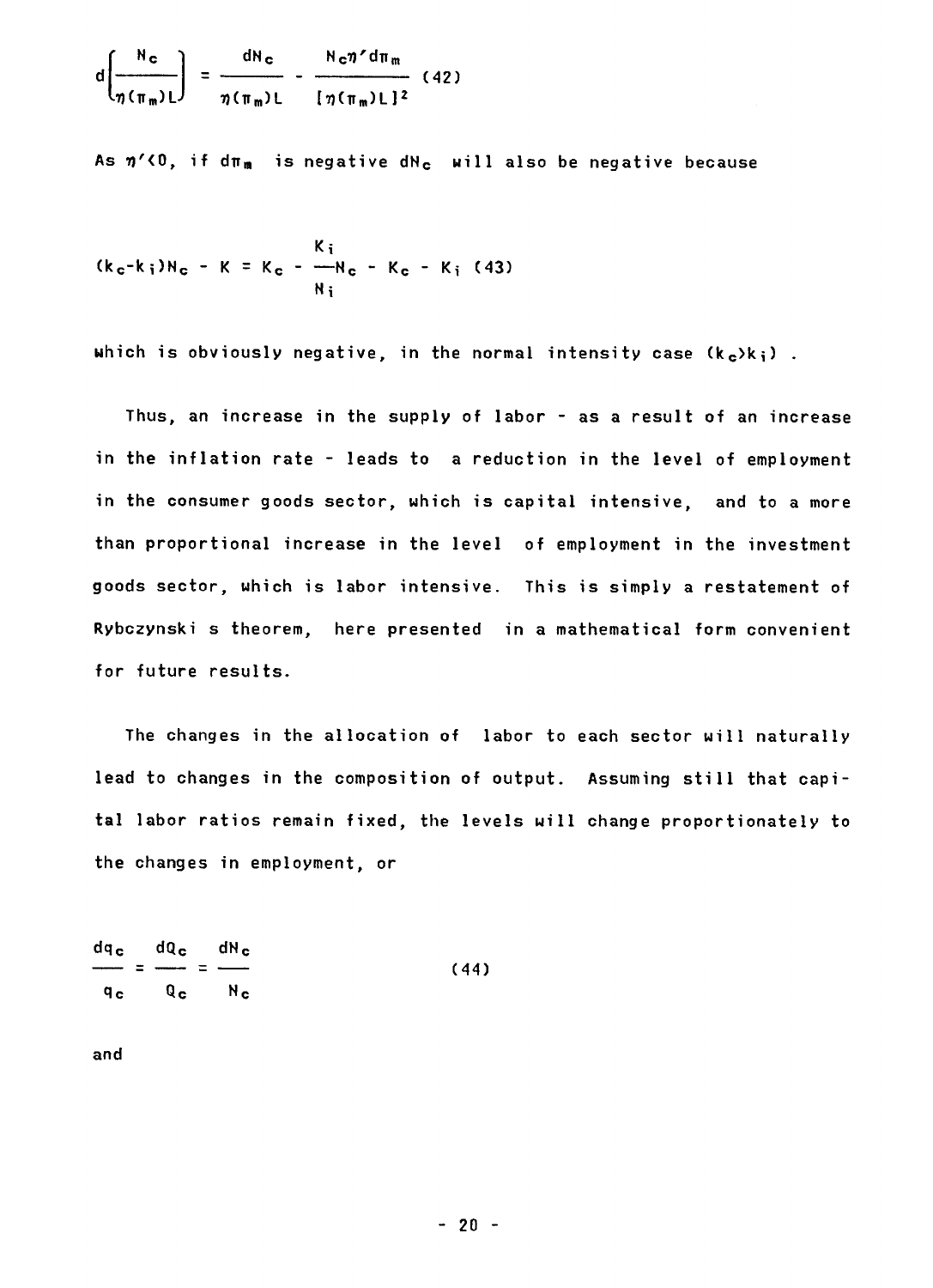**dcli dQi dNi — = — = — (45) qi Qi. Ni** 

**From** 

$$
(k_c-k_i)dh_c = \frac{[(k_c-k_i)N_c-K]\eta'd\pi_m}{\eta(\pi_m)}
$$
 (46)

**it is possible to determine the proportional change in the level of employment in the consumption goods sector as** 

**dN c (k c-ki)Nc-K**   $-$  =  $\frac{1}{2}$   $\frac{1}{2}$   $\frac{1}{2}$   $\frac{1}{2}$   $\frac{1}{2}$   $\frac{1}{2}$   $\frac{1}{2}$   $\frac{1}{2}$   $\frac{1}{2}$   $\frac{1}{2}$   $\frac{1}{2}$   $\frac{1}{2}$   $\frac{1}{2}$   $\frac{1}{2}$   $\frac{1}{2}$   $\frac{1}{2}$   $\frac{1}{2}$   $\frac{1}{2}$   $\frac{1}{2}$   $\frac{1}{2}$   $\frac{1}{2$  $N_c$   $(k_c-k_i)N_c$ 

**where** 

$$
\mathcal{E} = \frac{n'}{n(\pi_m)}
$$
 (48)

**is the semielasticity of the Phillips curve, here defined as the percentage increase in the participation rate when inflation increases one unit.** 

**Noting that** 

$$
(k_{c}-k_{i})N_{c} - K = K_{c} - k_{i}N_{c} - K_{c} - K_{i}
$$
 (49)  

$$
= - k_{i}N_{c} - k_{i}N_{i}
$$
  

$$
= - (N_{c}+N_{i})k_{i}
$$

**the changes in the composition of output can be determined from**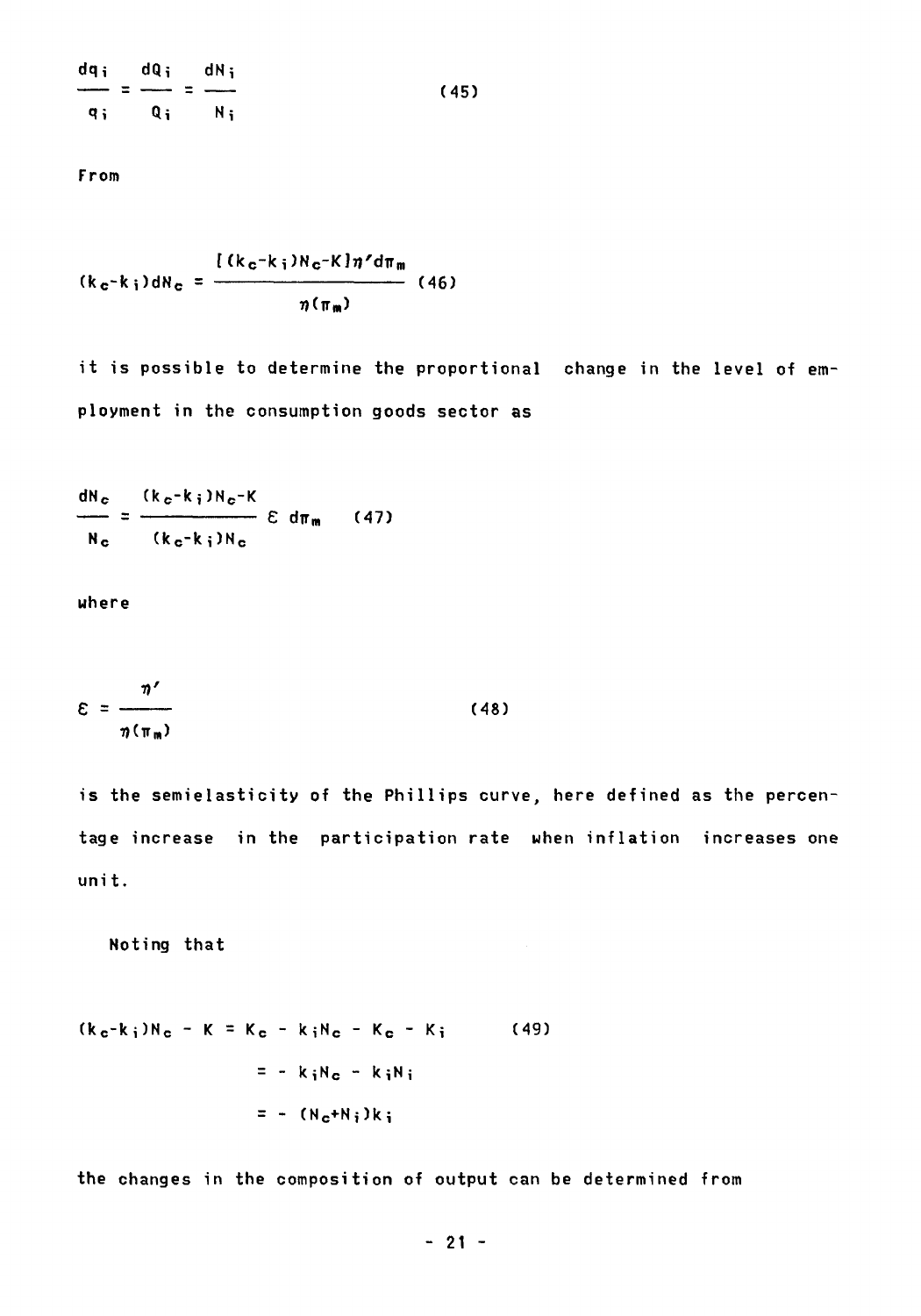dq<sub>c</sub> dN<sub>c</sub> N<sub>c</sub>+N; k;  $\frac{2\pi}{\pi}$  =  $\frac{2\pi}{\pi}$  =  $\frac{2\pi}{\pi}$   $\frac{2\pi}{\pi}$   $\frac{2\pi}{\pi}$   $\frac{2\pi}{\pi}$   $\frac{2\pi}{\pi}$  (50) q<sub>c</sub> N<sub>c</sub> N<sub>c</sub> k<sub>c</sub>-k<sub>i</sub>

and

dqi dNi Nc+Ni kc  $\epsilon$  d $\pi_m$  (51)  $\mathbf{r}$ q<sub>i</sub> N<sub>i</sub> N<sub>i</sub> k<sub>c</sub>-k<sub>i</sub>

the second result being obtained from

dN dNc Nc dNi Ni  $-$  =  $-$  +  $-$  =  $\epsilon$  d<sub>Tm</sub> (52) N N<sub>c</sub> N N<sub>i</sub> N

As stated above, the increase in the level of employment in the labor intensive sector will be more than proportional to the total increase in employment, since

$$
\frac{N_i + N_c}{N_i} \frac{k_c}{k_c - k_i} > 1
$$
 (53)

#### always.

However, and more surprisingly, the change in the capital intensive sector can also be more than proportional than the overall change in total employment. This requires that

$$
\frac{N_i + N_c}{N_i} \frac{k_i}{k_c - k_i} > 1
$$
 (54)

## or that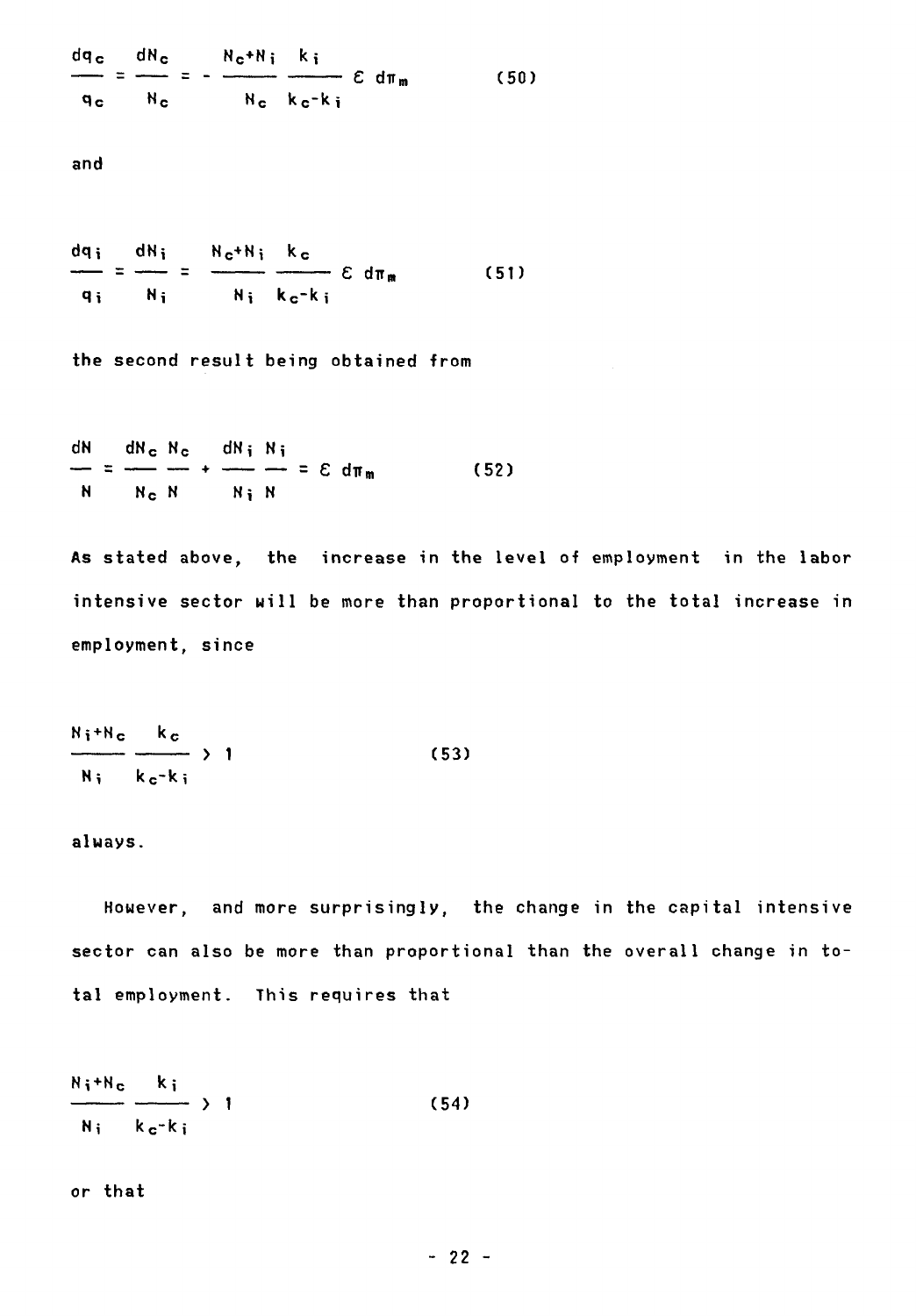$$
\frac{k_{c} - k_{i}}{k_{i}} \leftarrow \frac{N_{c} + N_{i}}{N_{c}}
$$
 (55)

**which will happen if the differences between the capital labor ratios in the two sectors are not too large - in particular if** 

$$
k_i(2 \leftarrow) \rightarrow k_c
$$
 (56)

**These results indicate that the Rybczynski effects can be very significant. In fact, when studying the impact of a change in the inflation rate, it may be much more important to look at the shift in the supply functions for each sector than at the overall effect on labor supply.** 

**The relevance of the disaggregate approach can also be perceived from the result that fluctuations in the output of investment goods will tend to be proportionately larger than for consumption goods. In fact,** 

$$
\frac{dq_i}{q_i} > \frac{dq_c}{q_c}
$$
 (57)

**' if** 

$$
\frac{k_c}{k_i} > \frac{N_i}{N_c}
$$
 (58)

**which will clearly be true in most cases, since Ni will usually be less than N c. This difference in the behavior of the two sectors agrees with empirical observations and can help understand a large part of the**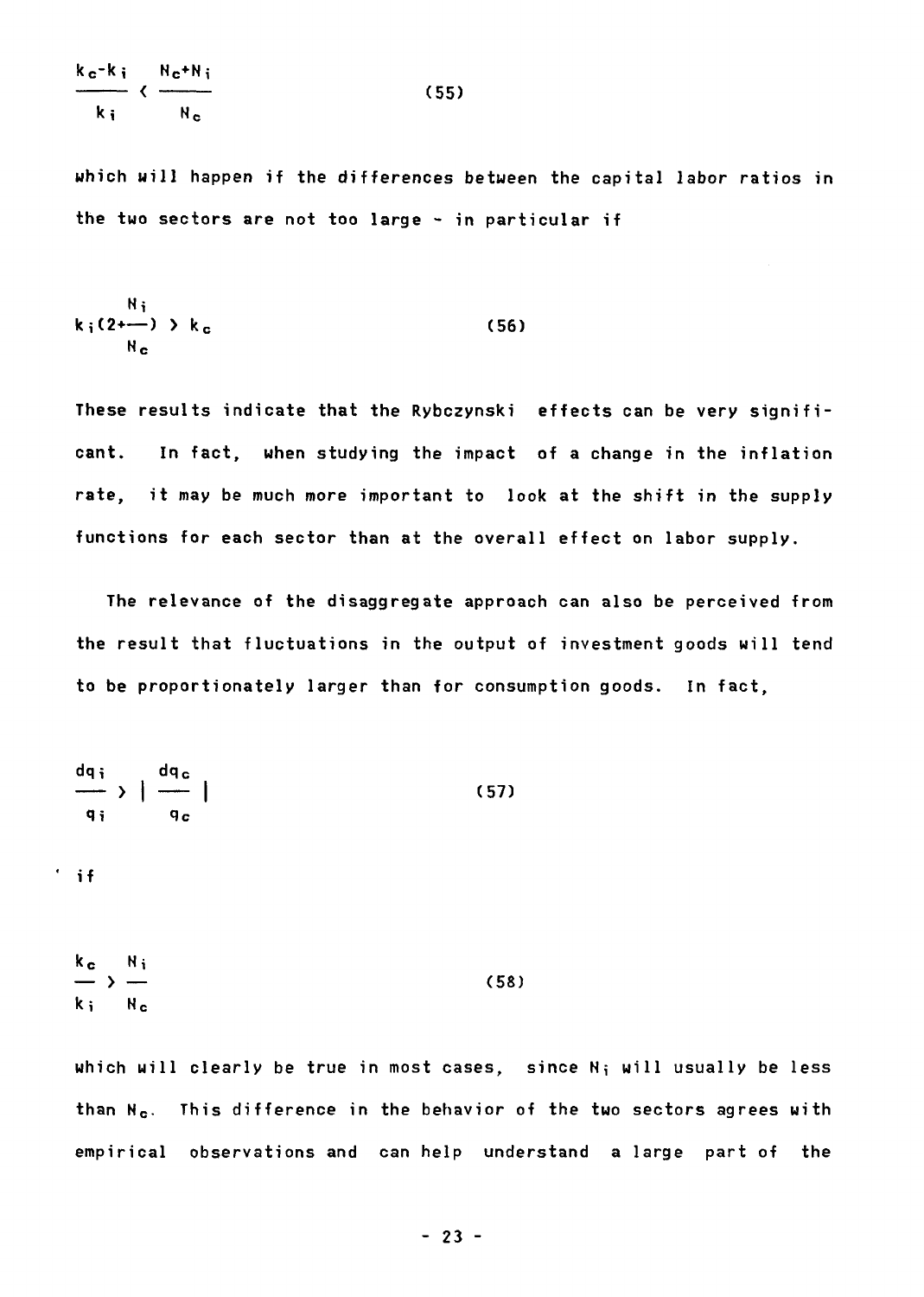"unexplainable" changes in investment. It should be emphasized that the Rybcynski effects work only on the supply side of the economy. Equilibrium will be determined in conjunction with demand, and naturally a large proportion of the change in the composition of output will never occur but will rather translate into changes in relative prices - here in **Pk-** Then, by returning to the full model, the exploration of these effects should lead to new conclusions about changes in prices, an investigation to be pursued next.

## 4. THE EXTENDED MODEL

When describing some of the basic results of the Foley-Sidrauski model it was shown how inflation affects the demand for consumer goods, by inducing consumera to save more. In the previous section, the potentially large impact of inflation on the supply side of the economy was seen to lead to a reduction in the output of consumption goods. The two effects seem to work together towards a new allocation of resources, characterized by a larger amount of investment. The changes in the supply side, in particular, will tend to reduce the rise in the relative price of capital that would normally follow from the increased level of saving. It can be argued, then, that inflation reallocates resources without drastic changes in relative prices.

One other issue, however, remains to be studied: can the impact of inflation on the supply side of the economy dominate its effect on demand, that is, can inflation generate excess demand for consumption goods, the final outcome being a further increase in the overall price level. Or, in other words, can inflation lead to more inflation

- 24 -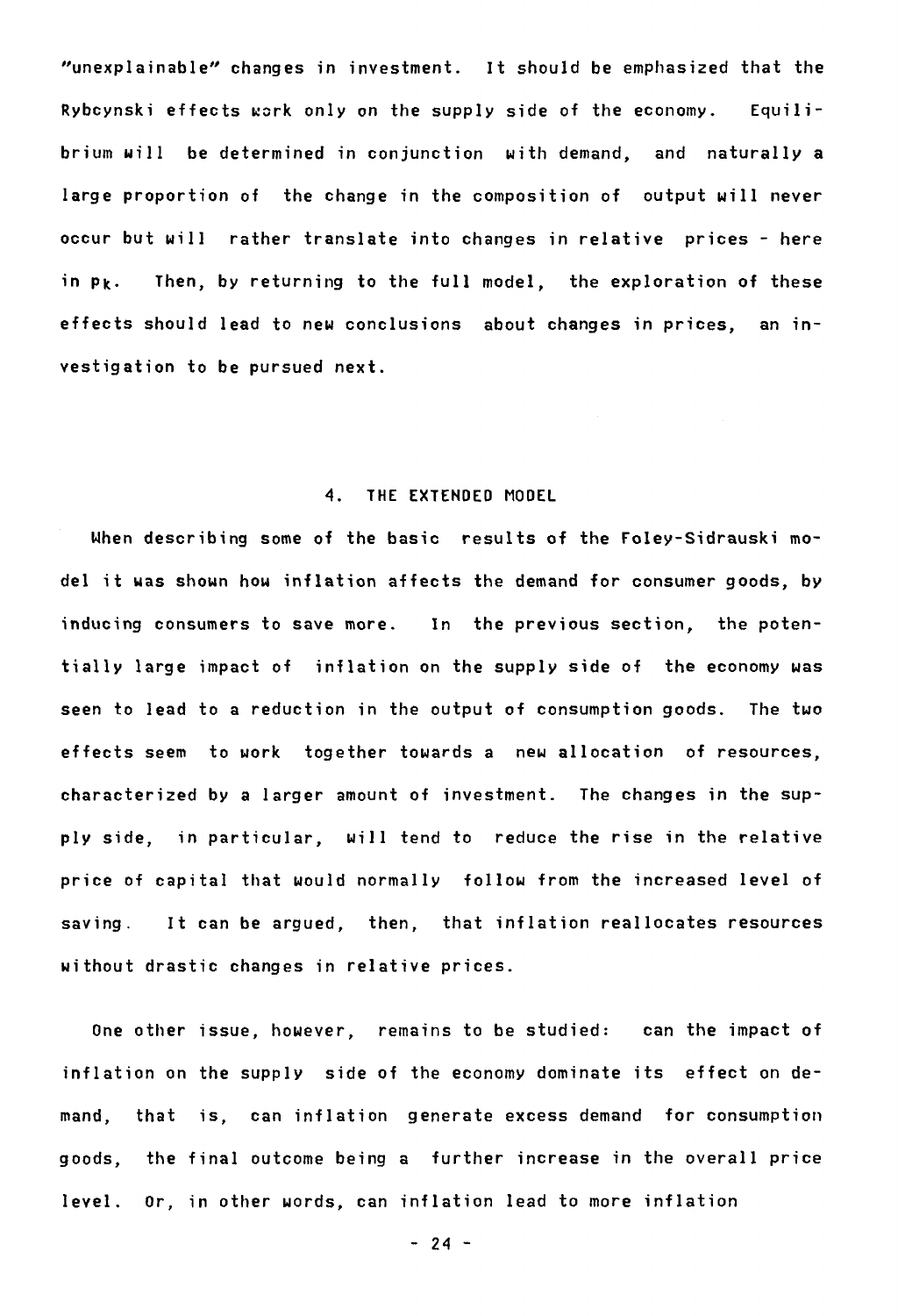To answer this question, it is necessary to determine the conditions under which an increase in the rate of inflation leads to excess demand for consumption goods.

Let Z denote excess demand for consumption goods.

$$
Z = (1-s) [q_c(k_c) + p_k q_i(k_i) - e + p_m (d + \pi_m g)] - q_c(k_c) + e
$$
 (59)

and the change in Z can be expressed in terms of a change in  $\pi_m$  as

$$
dZ = (1-s) \begin{bmatrix} dq_i \\ p_k - q_i + p_m g d\pi_m \\ q_i \end{bmatrix} - \frac{dq_c}{q_c} \tag{60}
$$

$$
= [(1-s) \left( p_k q_i \frac{N_i + N_c}{N_i} \frac{k_c}{k_c - k_i} \right)
$$

$$
+ s \frac{N_i + N_c}{N_c} \frac{k_i}{k_c - k_i} q_c] \quad \text{Ed} \pi_m + (1 - s) p_m g d \pi_m
$$

Excess demand will increase if dZ)0 or

$$
\frac{N_i + N_c}{(1-s)p_kq_i} \xrightarrow{R_c} + \qquad (61)
$$

$$
s \xrightarrow{\text{N}_i + \text{N}_c} \frac{k_i}{s \xrightarrow{\text{N}_c} q_c} \frac{k_i}{\epsilon} \epsilon \left( p_{\text{n}} g(s-1) \right)
$$

This condition will not be satisfied always, since it depends critically on the semielasticity of the Phillips curve, as defined here, as well as on the discrepancy between the capital labor ratios in the two sectors.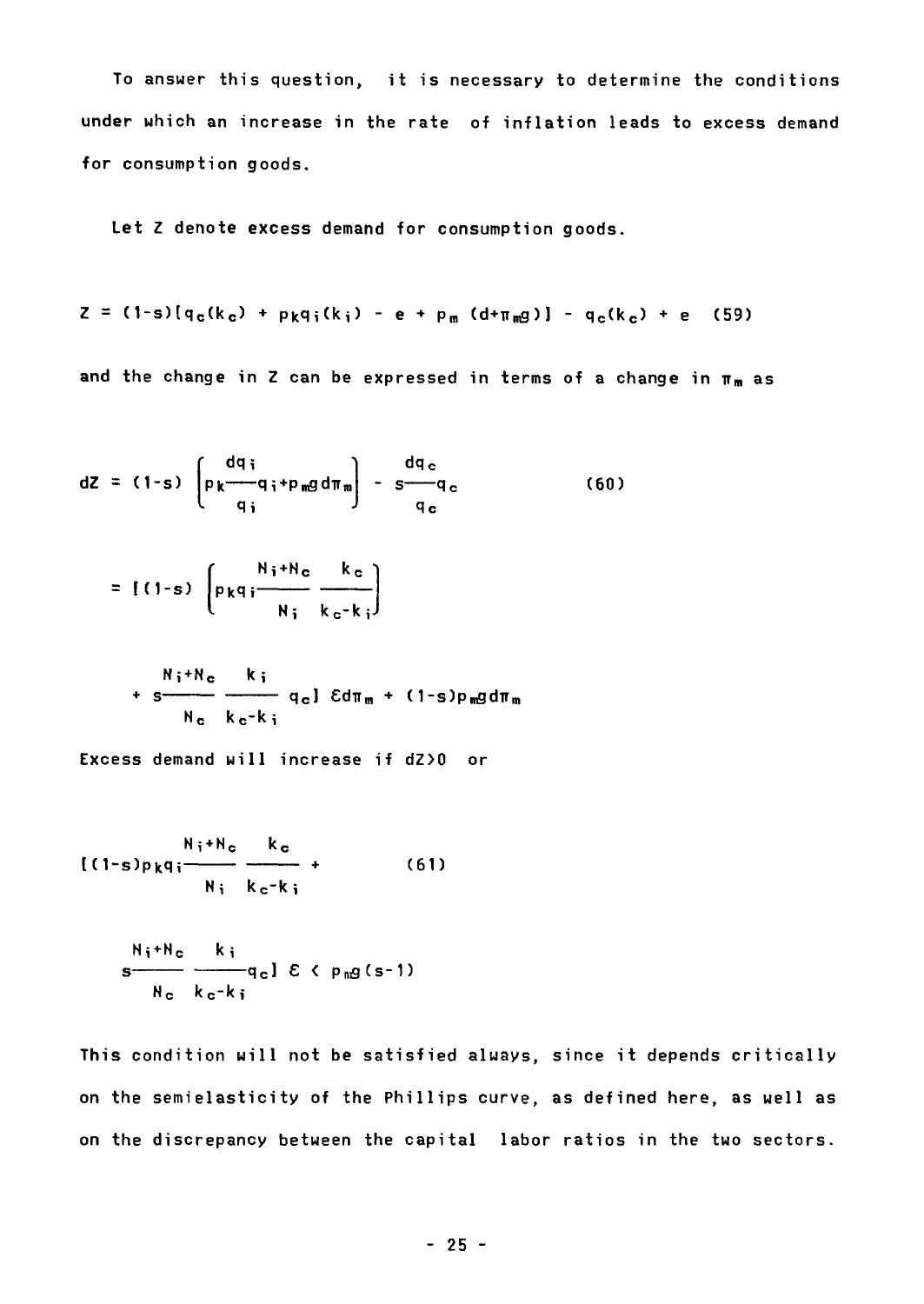Some recent data from the U.S. economy,<sup>8</sup> however, will show that it is not implausible to assume that excess demand for consumption goods will often increase as a result of inflation.

Using data from 1976 - a year of relatively moderate inflation, by recent standards - and assuming a long term propensity to save of 7%, the following conclusions can be drawn:

- The total government debt held by the public amounted to 480 billion dollars; after multiplying by s-1 this value becomes -446.4.
- The value of net investment was about 64 billion dollars; assuming that the capital labor ratio in the consumption goods sector is twice the ratio of the investment goods sector, and that the labor force employed in the latter sector is about 8.5% of the total, the expression within the square brackets is valued at about 1540.
- The inequality, then, will be satisfied for any value of  $E$  less than -.28987; or, in other words, if an increase of one percentage point in the inflation rate  $d\pi_m = 0.01$ leads to an increase in the participation rate of .29% or more.
- For a total labor force of 95 million and a total population of 215 million, an increase of .29% in the participation rate would amount roughly to an additional

<sup>8</sup>The data were obtained from the Survey of Current Business. There is no prasumption of exact measurement of any variable. The numbers are used here only as an illustration of a plausible case where excess demand for consumer goods would be a result of an increase in the inflation rate.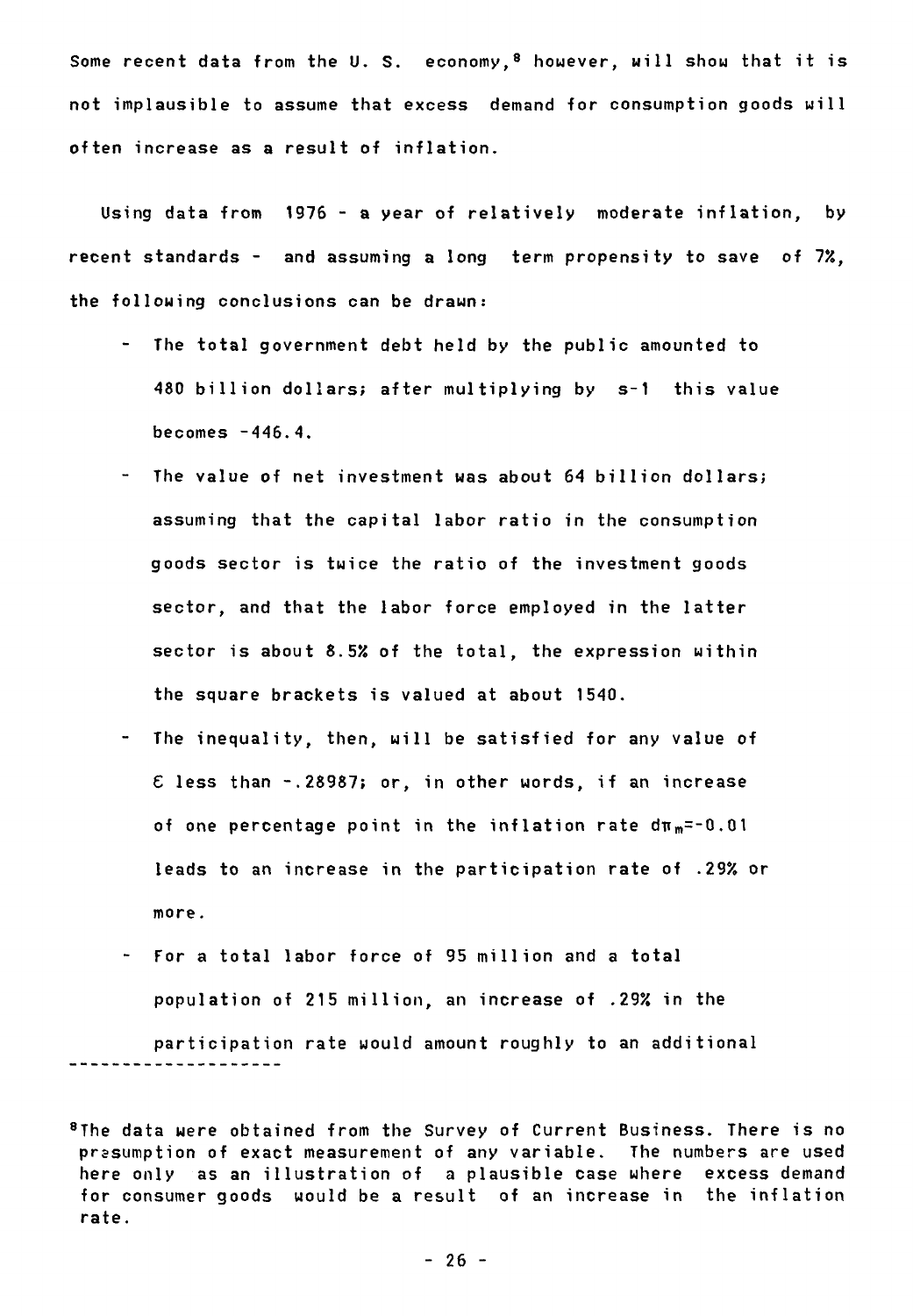**275 thousand people entering the labor force, which is a quite plausible number according to recent experience.** 

**Graphically, if inflation leads to positive excess demand for consumption goods, the cc curve shifts to the left, as in Figure 5, with the aa curve moving up, as before. Equilibrium will be restored at a**  lower value of p<sub>m</sub>, or a higher general price level, and the relative **price of capital may or may not increase.** 

**The main implication of these results, therefore, is that if inflation increases, under fairly plausible values for the variables describing the structure of the economy, and for relatively elastic short run Phillips curves, the reallocation of resources due to the increase in the labor supply can generate excess demand for consumption goods, which will only be eliminated if prices rise further. Even without further empirical work it is clear that this mechanism will not lead to self sustaining inflation. The elasticity of the Phillips curve will tend to zero, as inflation proceeds and the supply of labor will stop increasing. But, under the circumstances defined above, this result reveals that some of the real effects of inflation work towards making it persist for a while, even if no other inflationary events occur - such as increases in the money supply. It can therefore be another contribution to the explanation of why inflation takes so long to control. And if it is assumed that the monetary authorities are reluctant to stop the growth of the money supply when prices are increasing rapidly - because of the inevitable costs of such a policy - the results presented here acquire additional relevante. The interaction of a policy of monetary** 

**- 27 -**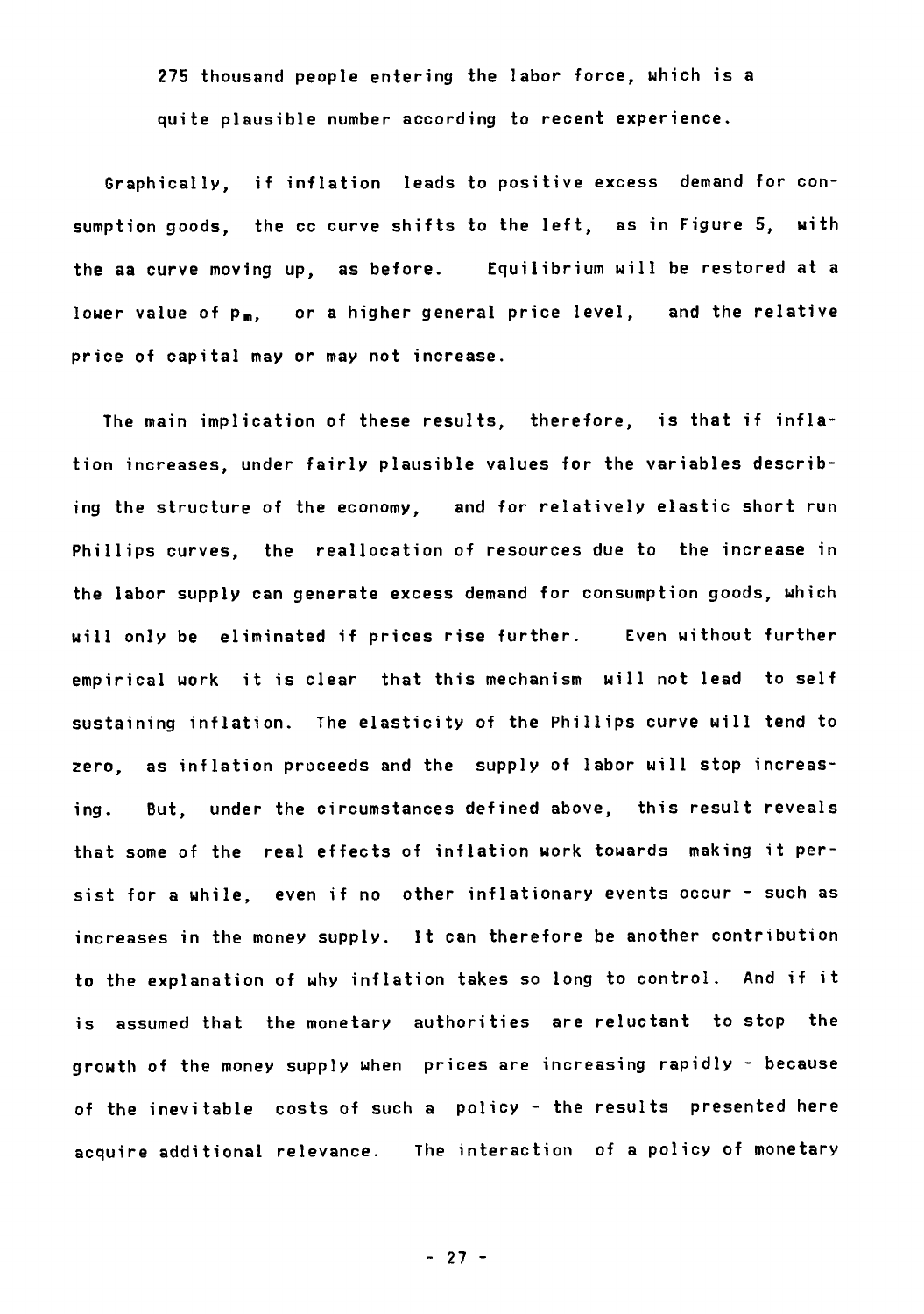**expansion which to a certain extent is a consequence of the increase in prices, with a reallocation of the resources leading to further growth in prices goes a long way to explain the persistence of inflation** 

## **5. A MORE DETAILED TREATMENT OF EXPECTATIONS**

**Up to this moment no distinction was made between the actual and the expected rate of inflation. It was assumed that the current observed rate of inflation was the appropriate argument in the demand for assets functions and the correct variable to determine changes in labor supply. It was also assumed that consumers included in disposable income any capital gains or losses resulting from inflation, again measured by the actual rate of increase in prices. This corresponds to a large extent to the neo-Keynesian view of some degree of money illusion on the part of workers, in contrast with perfect adjustment of expectations in the savings behavior of consumers and in portfolio choice. Even if there are empirical grounds to accept this asymmetry,9 it will be useful to explore the implications of some alternative assumptions about expectations.** 

## **5.1 CAPITAL GAINS NOT INCLUDED IN DISPOSABLE INCOME**

**A first alternative treatment of expectations consists in assuming that money illusion is present not only in labor markets but also in** 

\_\_\_\_\_\_\_\_\_\_\_\_\_\_\_\_\_\_\_\_

**9Using data for the U.S. post war economy Hall (1979) finds that an increase in the money stock shifts the labor supply curve.**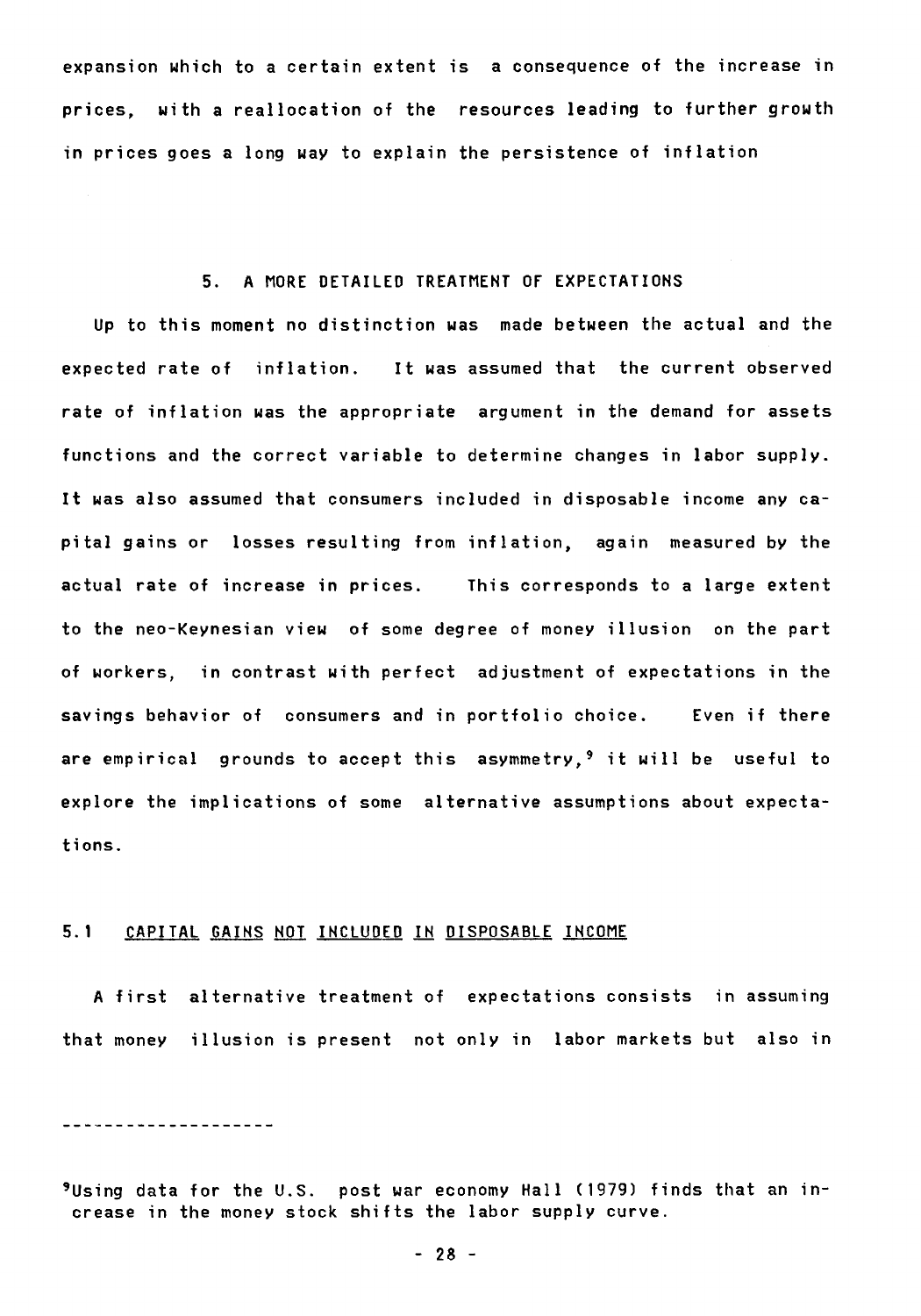**consumers perception of their disposable income. Capital gains and losses in the real value of the government debt held by the public will not influence the demand for consumption goods. Then, equilibrium in the goods market will be given by** 

$$
q_c(k, p_k) - e = (1-s) [q_c(k, p_k) + p_k q_i(k, p_k) - e + p_m d]
$$
 (62)

**and excess demand for consumption goods will always be a result of an increase in the rate of inflation since** 

$$
dZ = \left\{ (1-s)p_kq_i \frac{N_i + N_c}{N_i} \frac{k_c}{k_c - k_i} + \right\}
$$
 (63)

$$
s \frac{N_i + N_c}{N_c} \frac{k_i}{k_c - k_i} q_c l \& d\pi_m > 0
$$

**will always be satisfied - unless E=0 , implying a vertical Phillips curve.** 

**In this case, increases in the rate of inflation decrease the supply of consumption goods, because of the Rybczinski effect, while increasing the demand, since total income goes up because of the increase in the Tabor force. The potentially offsetting effect, consisting in increasing saving to compensate for the additional losses in the real value of the government debt, is not present. The economy will be less stable since any increases in inflation will lead to further incentives for price rises, which will be stronger than before and which will occur always, up to the point where the short run Phillips curve becomes vertical.**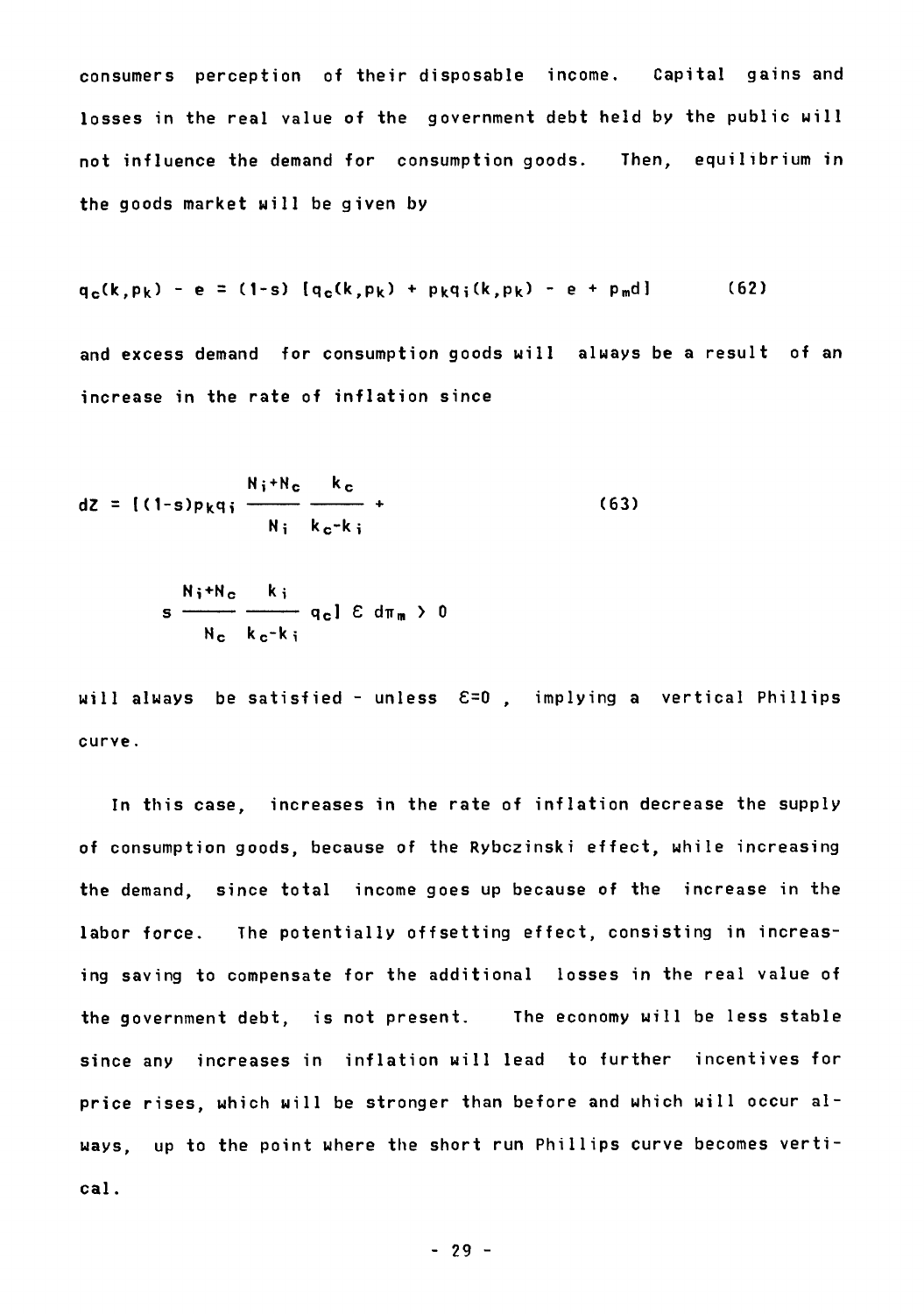## 5.2 THE INFLATION TAX AND THE DEFICIT

An alternative specification of consumers behavior consists in including in disposable income some measure of the impact on the government s position of the inflation tax. In contrast to the previous assumption of money illusion with respect to capital gains and losses this assumes that consumers are quite avare that their losses are the government's gains which must in some way be reflected in reduced tax liabilities, or increased spending. Then consumers would naturally expect the deficit to increase with inflation, and a possible way of modeling expectations to reflect this attitude consists in assuming that the real value of the deficit less any capital gains made by the government is constant, or

$$
\delta = p_m (d + g \pi_m) \tag{64}
$$

where 6 is a constant.

In fact, in the long run the steady state requires that the government debt increase just enough to match population growth - so that its real value per capita remain constant. But if the inflation tax is duly taken into account the steady state value of the deficit must be such that

$$
p_m(d+g_{\mathbb{T}_m}) = p_mgn \qquad (65)
$$

where n is the rate of growth of the population. And an inverse relationship between d and  $\pi_m$  - or a direct relationship between the deficit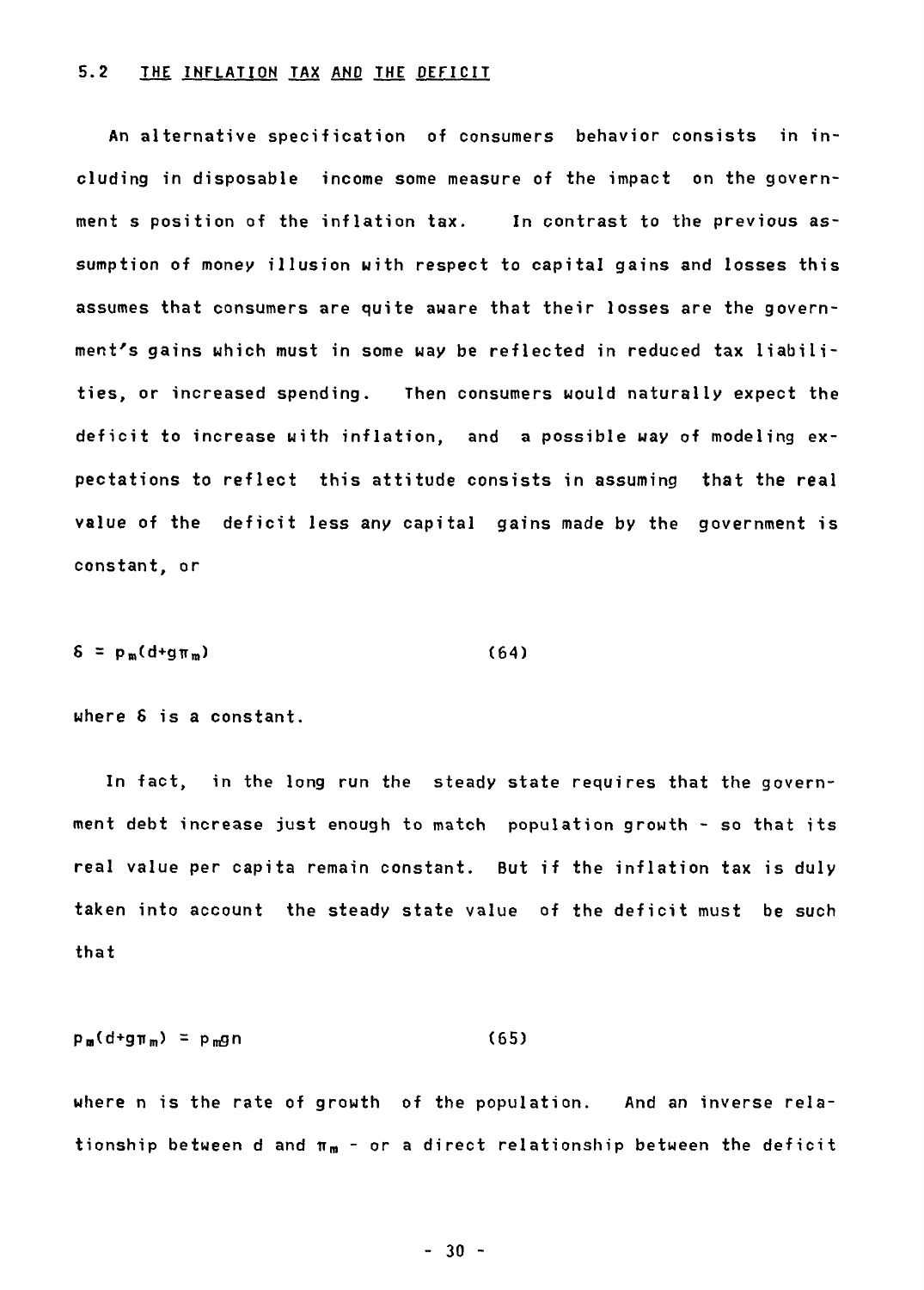**and the rate of inflation - can be established as an adequate long run basis for consumers expectations.** 

**In this context, consumers disposable income will consist of** 

$$
y = q_c(k, p_k) + p_k q_i(k, p_k) - e + \delta
$$
 (66)

**where 6 is independent of the rate of inflation. Capital gains and**  losses due to inflation are again excluded from disposable income, not **because of money illusion, but because consumers adequately perceive their symmetric impact on the government position.** 

**The consequences are similar to those obtained above: inflation does not contribute to increase saving, while at the same time reducing the**  supply of consumer goods. Equilibrium requires higher p<sub>m</sub> and more in**flation follows.** 

#### **5.3 A "NATURAL RATE" LABOR MARKET**

**A different result is obtained when the assumption of money illusion in the labor market is ruled out. If the increase in the labor supply as a result of an increase in the rate of inflation is only temporary remaining only as long as the higher rate of inflation is not anticipated - and if employment tends to return to its natural level, the impact on the excess demand for consumption goods will also vanish as soon as expectations adjust. The economy becomes more stable, not only in the long run but also in the short run since the impact of inflation in the goods market through the Rybczinski effect will cease before the as-**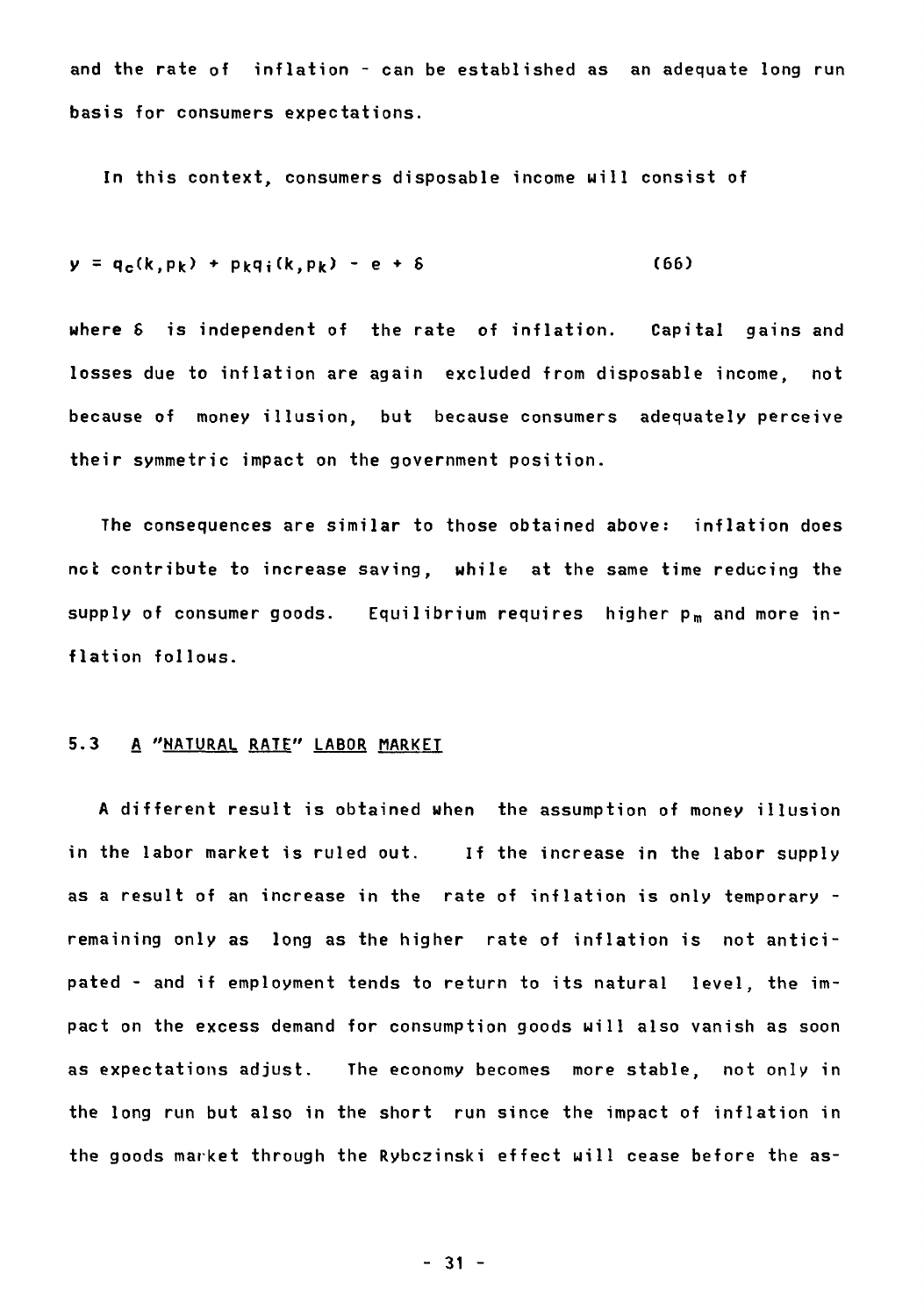sets markets adjust. This is presented graphically in Figures 6 and 7. In the short run - Figure 6 - the higher rate of inflation is not anticipated, leading to an increase in labor supply, but no changes in the expected rates of return on assets. The cc curve shifts to the left always - since consumers have not adjusted their disposable incomes to account for the higher inflation - but the aa curve remains in the same position. As a result,  $p_k$  drops and so does  $p_m$ , but less than in the case where the aa curve also shifts.

In the long run - Figure 7 - the Rybczinski effect has vanished and consumers and wealth owners have adjusted to the new rate of inflation. Both curves shift up, as in the analysis done with the original Foley-Sidrauski model. The impact on  $p_m$  is indeterminate as before.

In this case the results obtained here will be relevant to the short term only. But since expectations adjust slowly, the increase in the excess demand for consumption goods can be an important component of the behavior of the economy after an increase in the rate of inflation.

#### 6. CONCLUSIONS

The issue addressed in this work is the non-neutrality of inflation and the exploration of some of the effects inflation has on the real side of the economy. The results obtained show that these effects contribute to an explanation of the persistence of inflation, even beyond the point when monetary expansion is no longer pursued.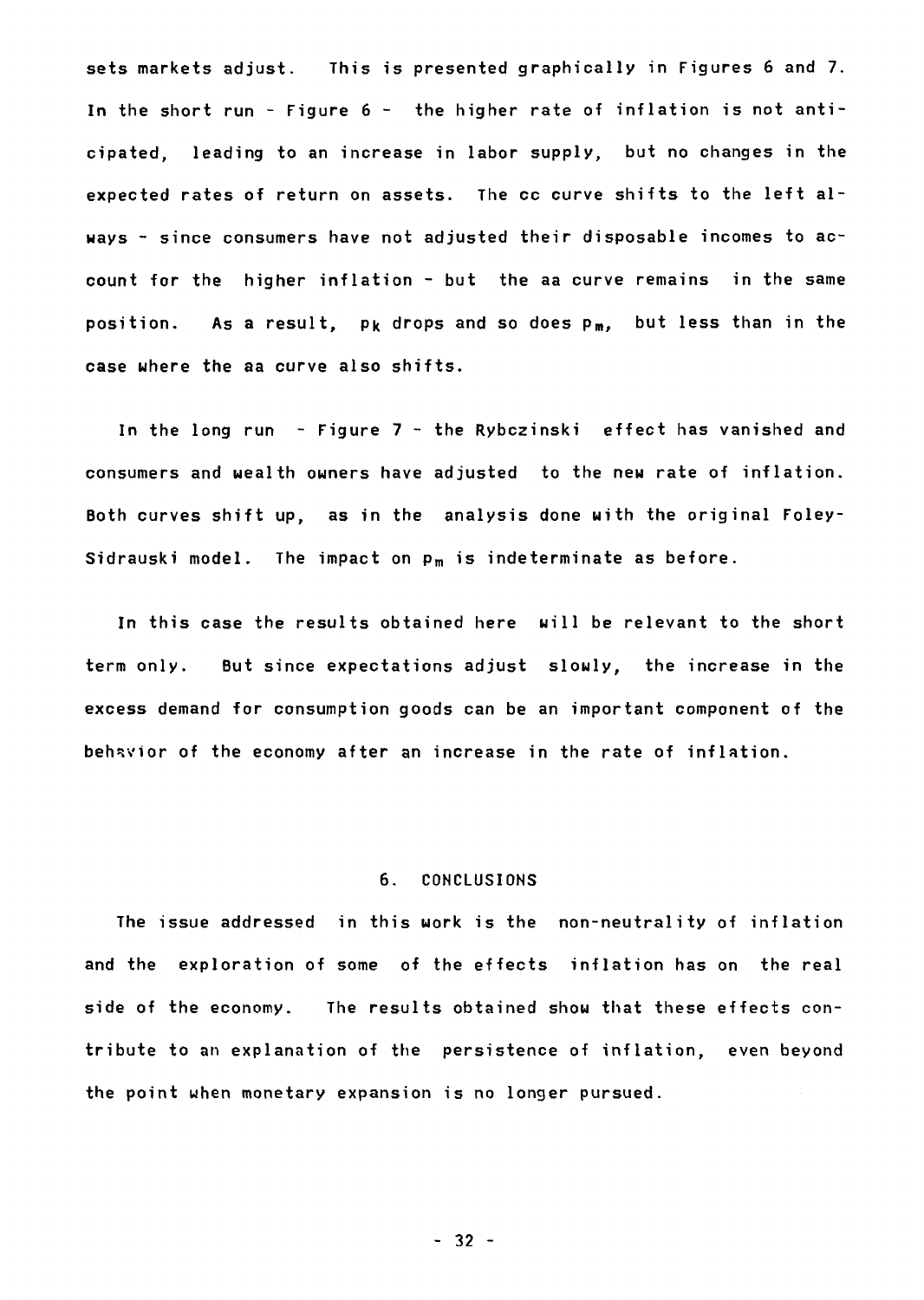**The non-neutrality of inflation has been ascribed to its impact on assets demand. If prices rise, wealth owners attempt to move away from cash balances and into physical assets, leading to increases in the price of capital. Often, inflation has been considered favorable to growth, because of the increased investment resulting from the higher price of capital.** 

**Another basis for the non-neutrality of inflation is its influence on the labor market. Even though workers will sooner or later adjust their expectations to the higher rate of price increase, increases in inflation usually lead to an expansion of labor supply in the short run. In a multisector framework such an increase in the supply of a production factor will have an asymmetric impact on the different sectors of production. In particular, if the production of consumer goods is assumed to be relatively more capital intensive - the so-called normal intensity case - a direct application of Rybczinski's theorem shows that the supply of consumer goods will shrink.** 

**Either in the short run only, until it becomes perfectly anticipated, or in the long run, if workers money illusion persists, inflation may lead to excess demand for consumption goods, because of its impact on the supply Bide of the economy. If such a hypothesis is confirmed by empirical work, an additional explanation of the strength and continuity of inflationary pressures may become available.** 

**- 33 -**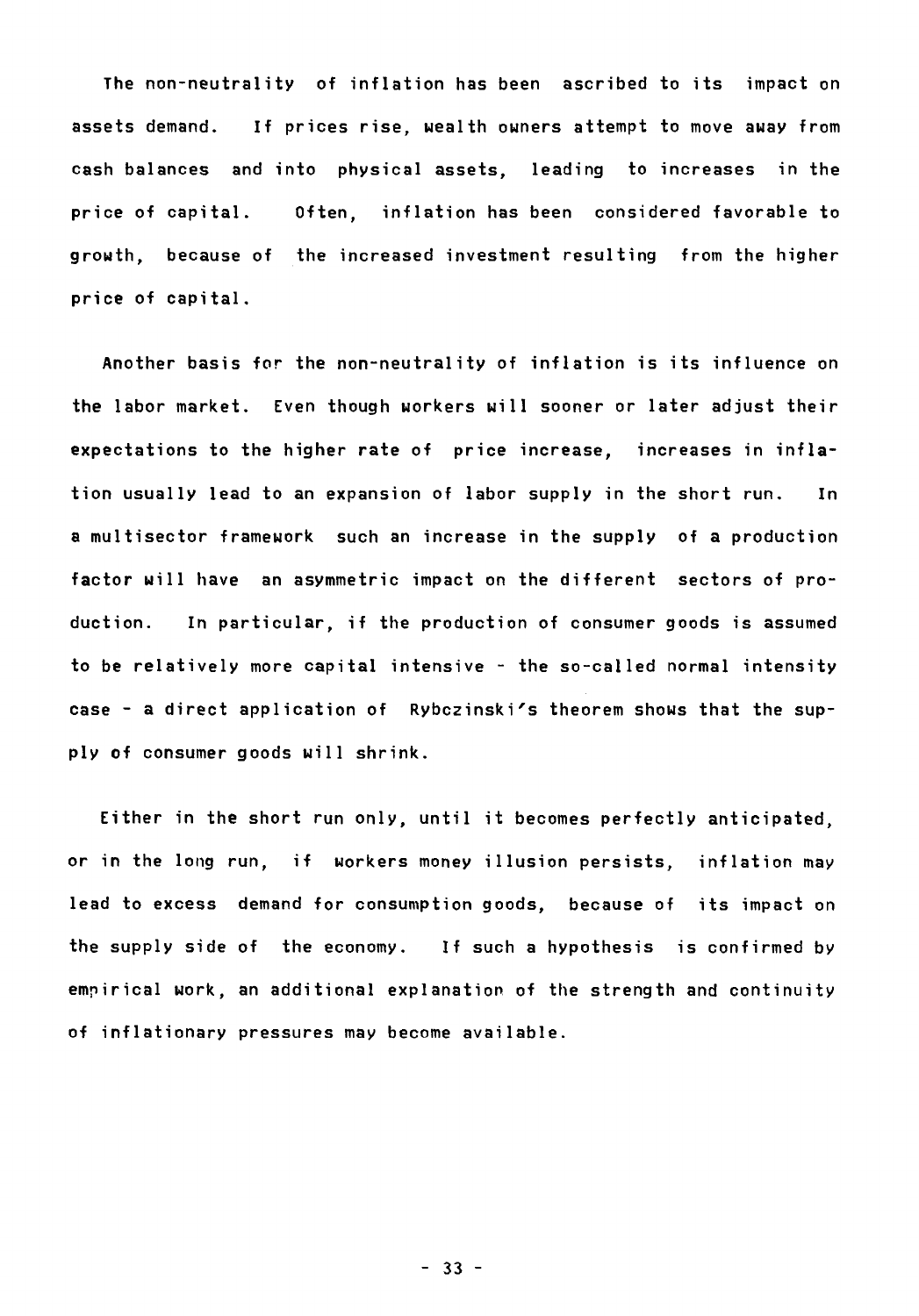#### **REFERENCES**

- **Aukrust, Odd (1970), "PRIM I: A Model of the Price and Income Distribution Mechanism of an Open Economy", Review of Income and Wealth, Vol. 16, pp. 51 - 78.**
- **Edgren, G.; Faxen, K-0.; and Odhner, C-E. (1973), Waqe Formation and the Economy, London: Allen and Unwin.**
- **Foley, D. K. and Sidrauski, M. (1971), Monetary and Fiscal Police in a Growinq Economy, New York: Macmillan.**
- **Friedman, Milton (1970), The Counter Revolution in Monetary Theory, London, IEA Occasional Paper, No. 33.**
- **Hall, R. E. (1979), "Labor Supply and Aggregate Fluctuations", NBER Working Paper No. 385.**
- **Laidler, D. and Parkin, M. (1975), "Inflation: A Survey", The Economic Journal, Vol. 85, pp. 741 - 809.**
- **Lucas, R. E. (1972), "Expectations and the Neutrality of Money", The Journal of Economic Theory, Vol. 4, pp. 103 - 124.**
- **Lucas, R. E. and Rapping, L. A. (1969), "Real Wages, Employment and Inflation" The Journal of Political Economy, Vol. 77, No. 5.**
- **Rybczinski, T. M. (1955), "Factor Endowment and Relative Commodity Prices", Economica, pp. 336 - 341.**
- **Stolper, W. F. and Samuelson, P. A. (1941), "Protection and Real Wages", Review of Economic Studies, November 1941.**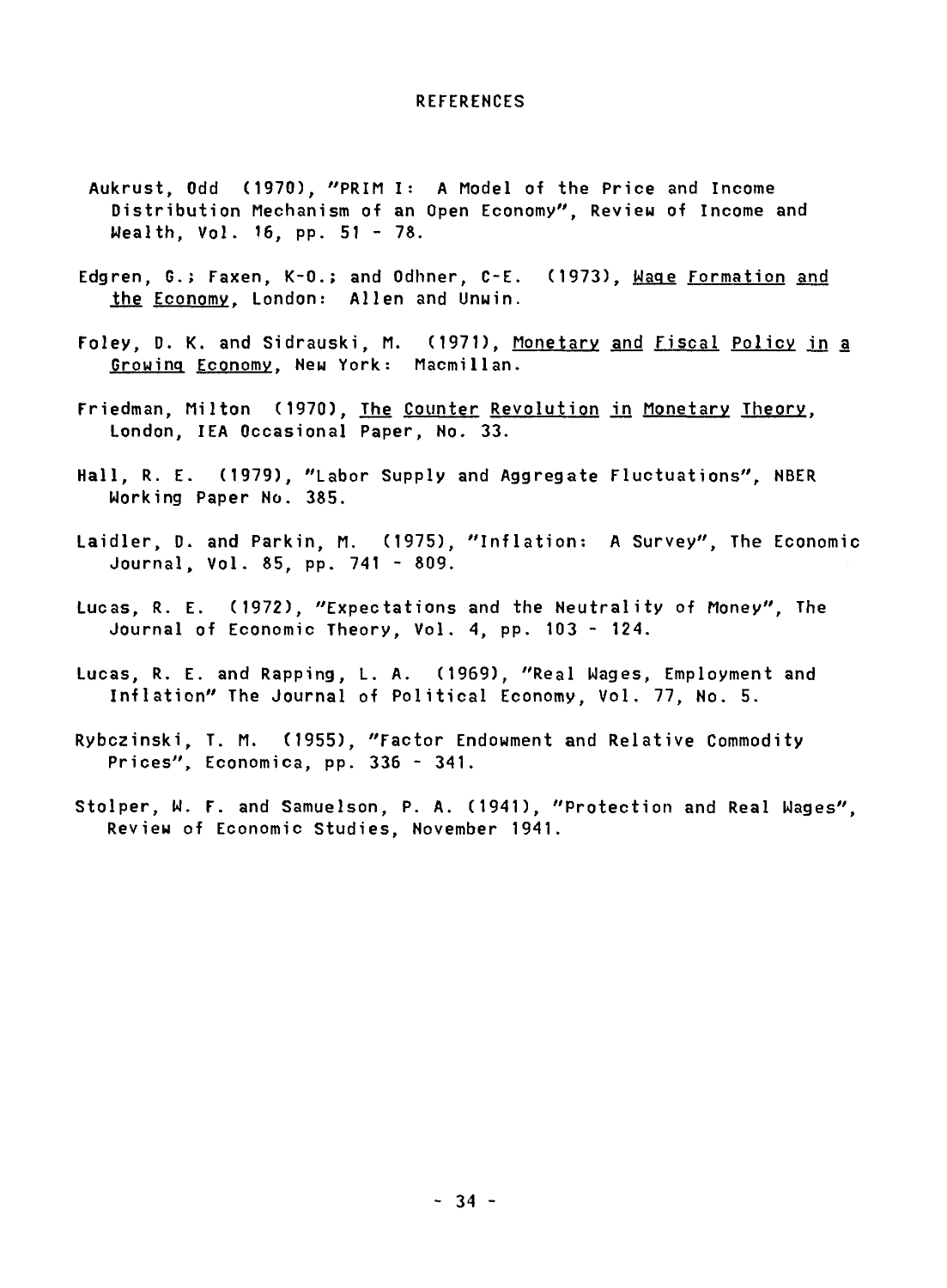

**Figure 1 - Equilibrium in assets market** 



**Figure 2 - Equilibrium in goods market**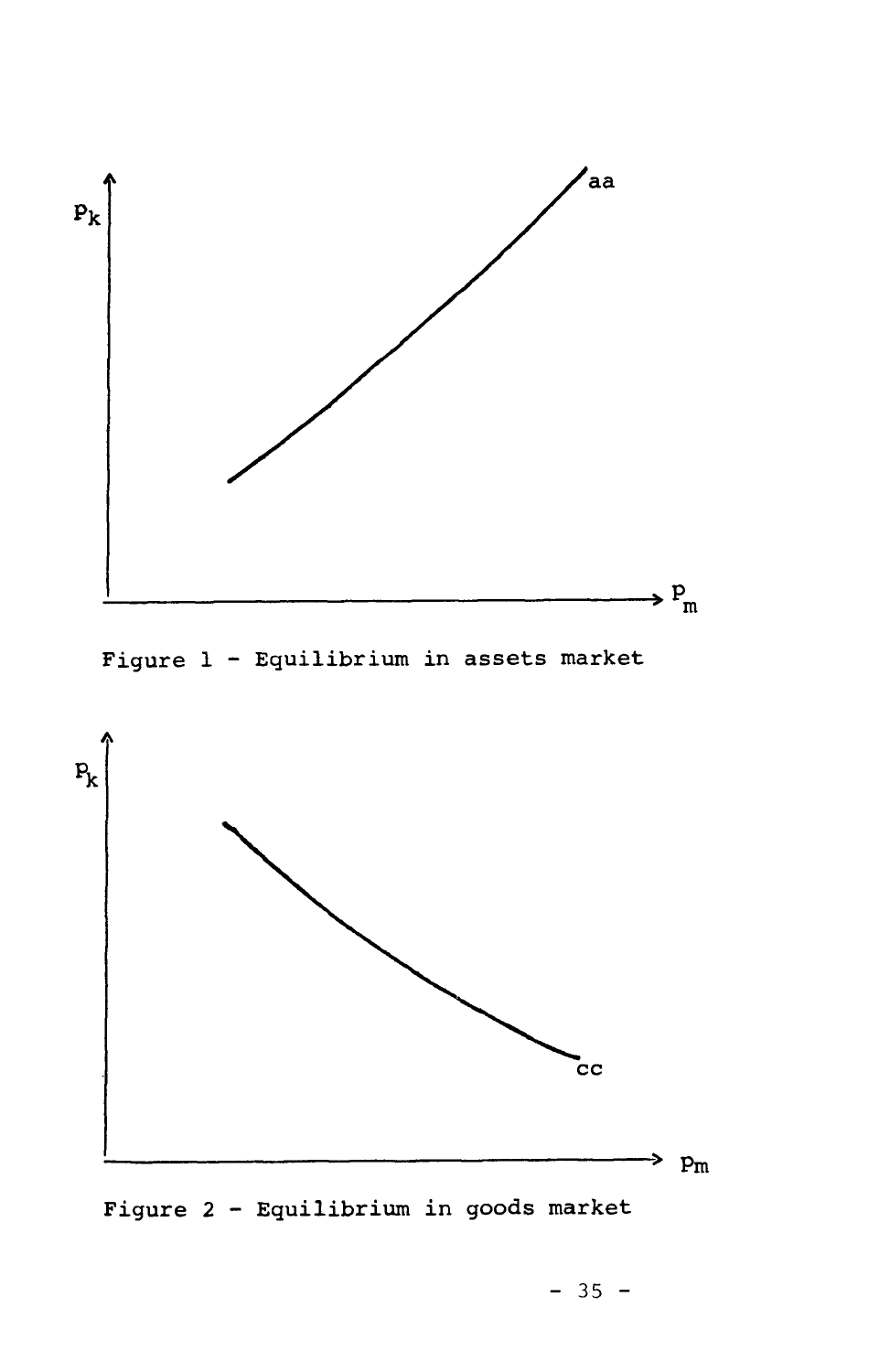



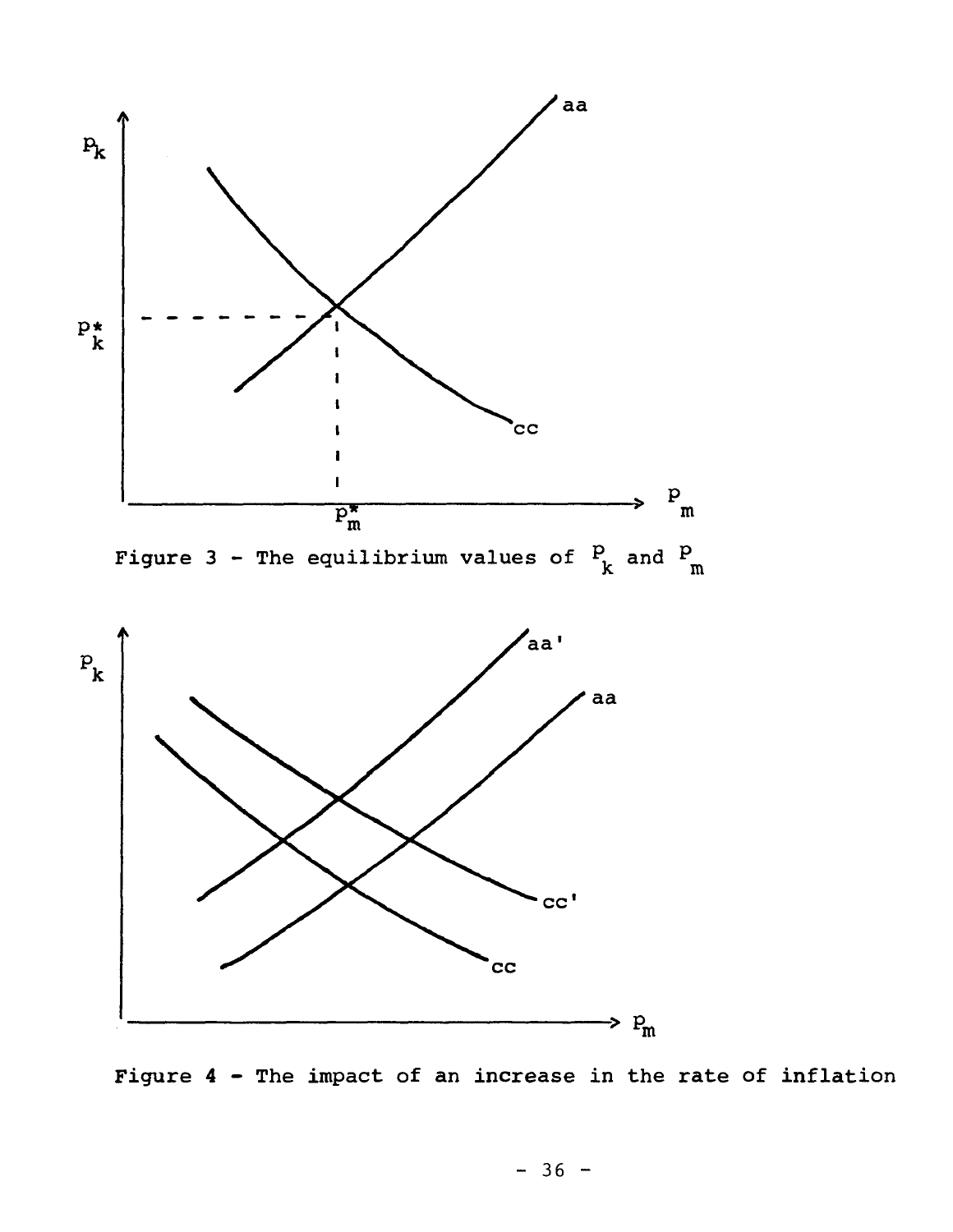

**Figure 5 - An increase in the rate of inflation generating excess demands for consumption goods** 



**Figure 6 - The impact of a higher and unanticipated rate of inflation**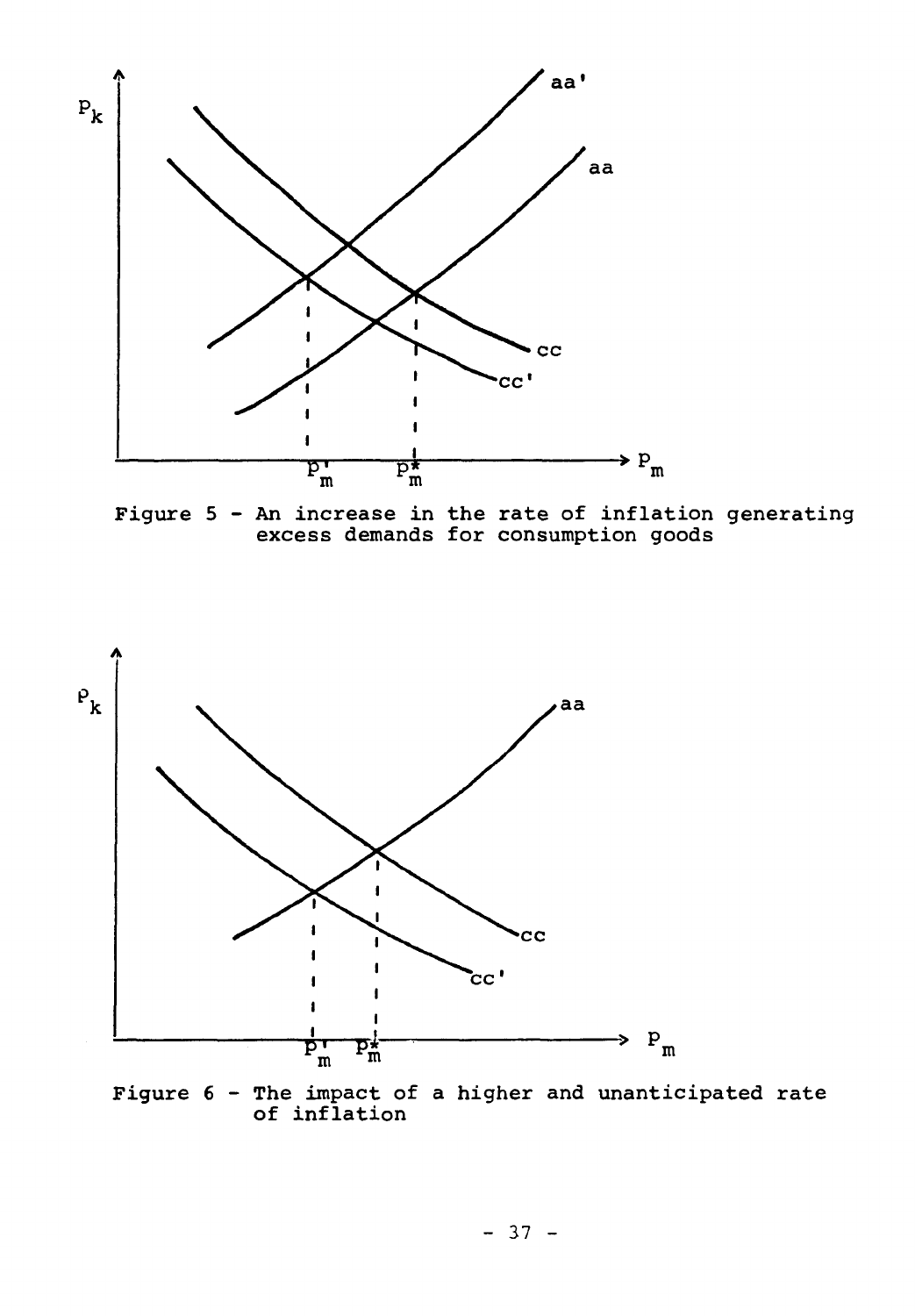

**Figure 7 - The impact of a fully anticipated increase in the rate of inflation**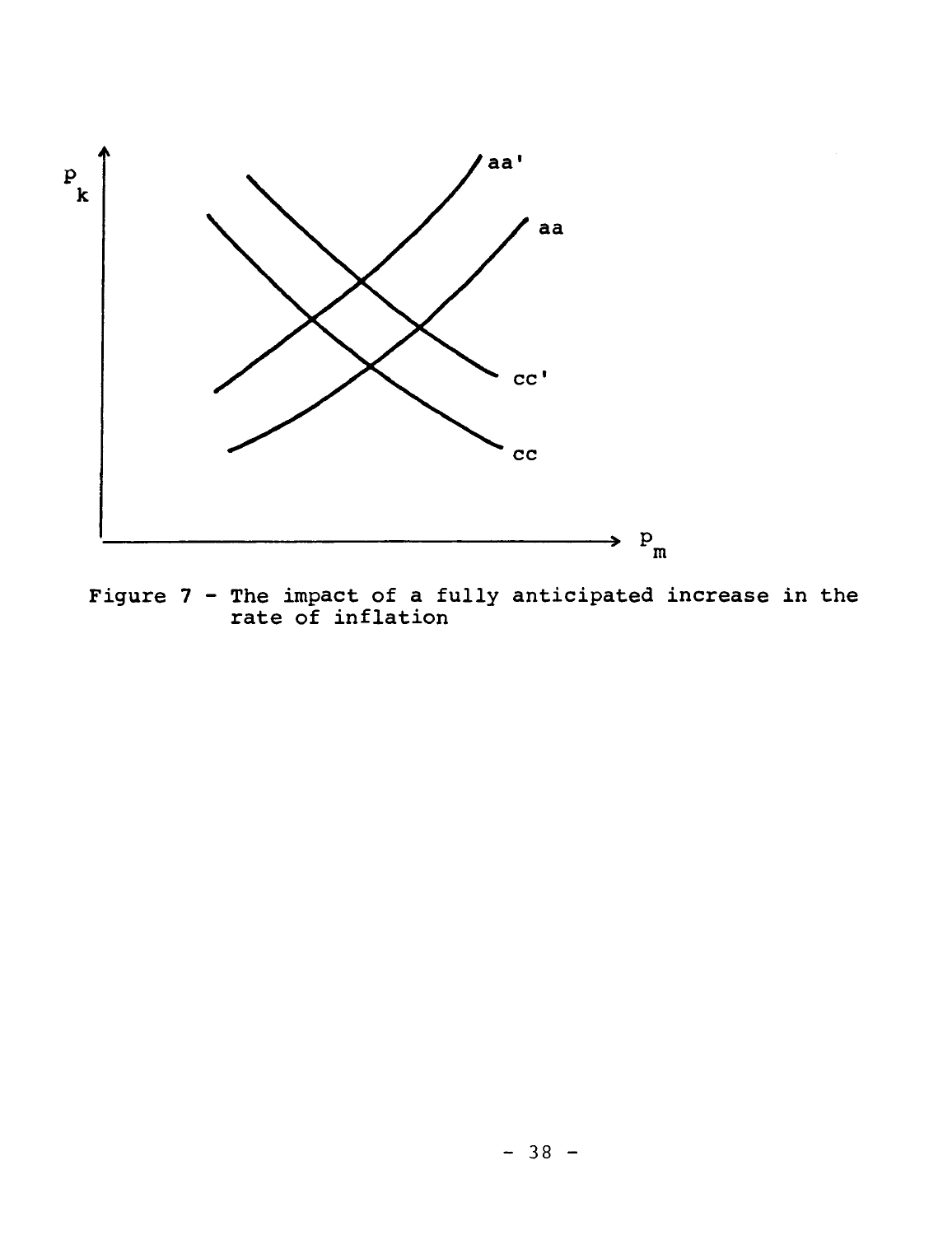# LIST OF INSEAD RESEARCH WORKING PAPERS

- 80/01 "Identifying cognitive style determinants of retail patronage, by Christian PINSON, Arun K. JAIN and Naresh K. MALHOTRA, January 1980.
- 80/02 "Dimensions culturelles des conceptions de management une analyse comparative internationale", par André LAURENT Février 1980.
- 80/03 "Cognitive style and effective communication", by Arun K. JAIN, Naresh K. MALHOTRA and Christian PINSON, Dec. 1979.
- 80/04 "Accomodative cognitive style differences in consumer reduction of alternatives", by Naresh K. MALHOTRA, Christian PINSON and Arun K. JAIN, October 1979.
- 80/05 "Stability and reliability of Part-Worth utility in conjoint analysis : a longitudinal investigation", by Arun K. JAIN, Naresh K. MALHOTRA and Christian PINSON, September 1979.
- 80/06 "The expected future spot exchange rate, the forward rate, and the trade balance", by Charles A. WYPLOSZ, March 1980.
- 80/07 "Decline and adjustment: Public intervention strategies in the European clothing industries", by José de la TORRE, July 1980.
- 80/08 "The uncommon market: European policies towards a crisis industry - clothing in the 1970's", by José de la TORRE and Michel BACCHETTA, May 1980.
- 80/09 "Stratport: a decision support system for strategic planning", by Jean-Claude LARRECHE and V. SRINIVASAN, April 1980, Revised October 1980.
- 80/10 "A new approach to market segmentation strategy: a banking application", by Arun K. JAIN, Christian PINSON and Naresh K. MALHOTRA, March 1980.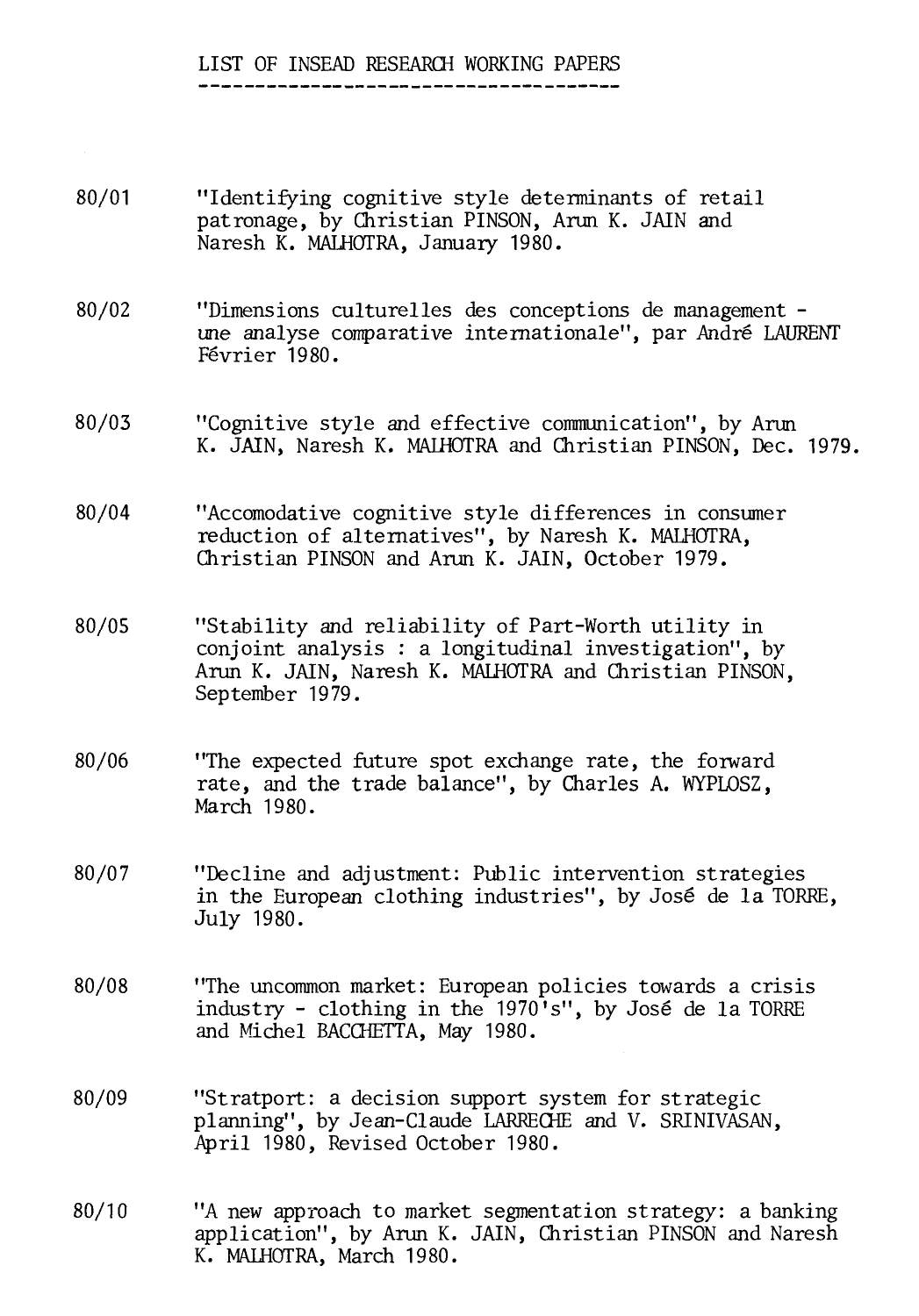- 80/11 "The exchange and interest rate terni structure under risk aversion and rational expectations", by Charles A. WYPLOSZ, Revised Version, September 1980.
- 80/12 "Individual cognitive differences in MES analysis of perceptions", by Arun K. JAIN, Naresh K. MALHOTRA and Christian PINSON, July 6-12, 1980.
- 80/13 "STRATPORT: A Model for the evaluation and formulation of Business Portfolio Strategies", by Jean-Claude LARRECHE and V. SRINIVASAN, April 1980, Revised November 1980.
- 80/14 "Les styles cognitifs : une nouvelle approche de la segmentation des marchés, by Christian PINSON, Naresh K. MALHOTRA and Arun K. JAIN, Septembre 1980.
- 80/15 "Cognitive styles: A new approach to market segmentation", by Christian PINSON, Naresh K. MALHOTRA and Arun K. JAIN, March 1980.
- 81/01 "Eurobanking, open market operations and the monetary base" by Herwig LANGOHR, August 1980.
- 81/02 "Alternative approaches to the theory of the banking firm: a note" by Herwig LANGOHR, September 1980.
- 81/03 "Why does beta shift when the length of securities returns varies?" by Gabriel HAWAWINI, December 1980.
- 81/04 "Forward market and the cooperative firm" by Gabriel HAWAWINI, January 1981.
- 81/05 "On some propositions regarding the behavior of the labormanaged firm under uncertainty" by Gabriel HAWAWINI; Jan. 1981.
- 81/06 "Impact of the investment horizon on the association between securities' risk and return: theory and tests" by Gabriel HAWAWINI and Ashok VORA, February 1981.
- 81/07 "New evidence on beta stationarity and forecast for Belgian common stocks" by Gabriel A. HAWAWINI and Pierre A. MICHEL, February 1981.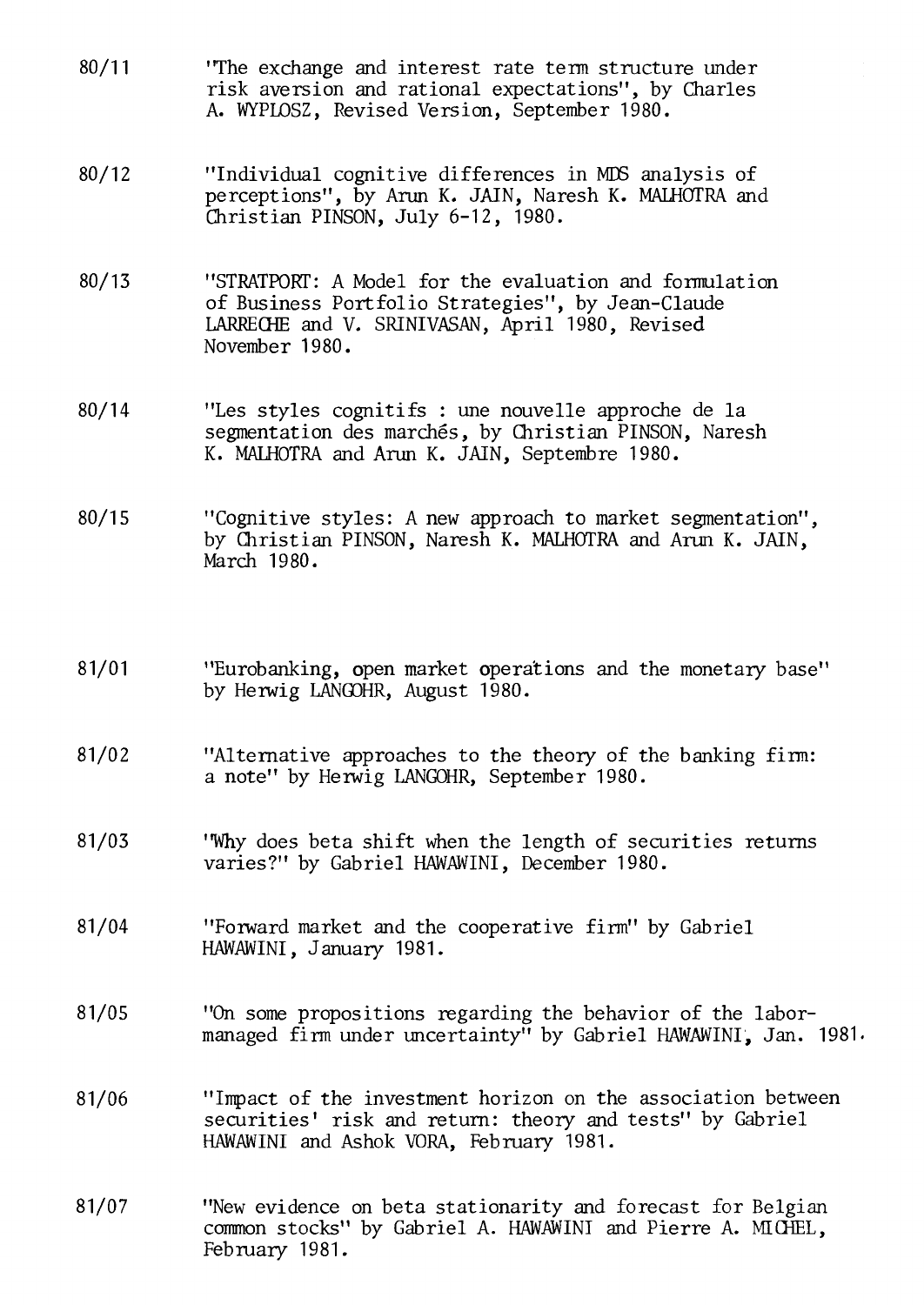- 81/08 "Industrial policy in the European economic community : Crisis and change", by Kenneth S. COURTIS, June 1980.
- 81/09 "Dogmatism as a moderator of banking behavior and attitudes", by Arun K. JAIN, Christian PINSON and Naresh K. MALHOTRA, March 1981.
- 81/10 "Investment horizon, diversification, and the efficiency of alternative beta forecasts", by Gabriel A. HAWAWINI and Ashok VORA, March 1981.
- 81/11 "Organizational Development & Change", by Claude FAUCHEUX, Gilles AMADO and André LAURENT, April 1981.
- 81/12 "The Pricing of Risky Assets on the Belgian Stock Market" by Gabriel HAWAWINI and Pierre A. MICHEL, May 1981.
- 81/13 "A Test of the Generalized Capital Asset Pricing Model" by Gabriel HAWAWINI and Ashok VORA, May 1981.
- 81/14 "On the History of Yield Approximations" by Gabriel HAWAWINI and Ashok VORA, May 1981.
- 81/15 "Pitfalls of the Global Product Structure" by William H. DAVIDSON and Philippe C. HASPESLAGH, May 1981.
- 81/16 "Adjusting Beta Estimates: Real Gains or Illusions?" by Gabriel A. HAWAWINI and Ashok VORA, June 1981.
- 81/17 "Do European Industrial Marketers Budget Differently? an International Comparison via the Advisor Model" by David WEINSTEIN and Gary L. LILIEN, June 1981.
- 81/18 "The Internationalisation of Manufacturing in the Automobile Industry - Some Recent Trends" by Yves L. DOZ, April 1981.
- 81/19 "Portfolio Planning: Use and Usefulness" by Philippe HASPESLAGH, May 1981.
- 81/20 "Production Decisions in the Mixed Firm" by Claude VIALLET, Octobre 1981.